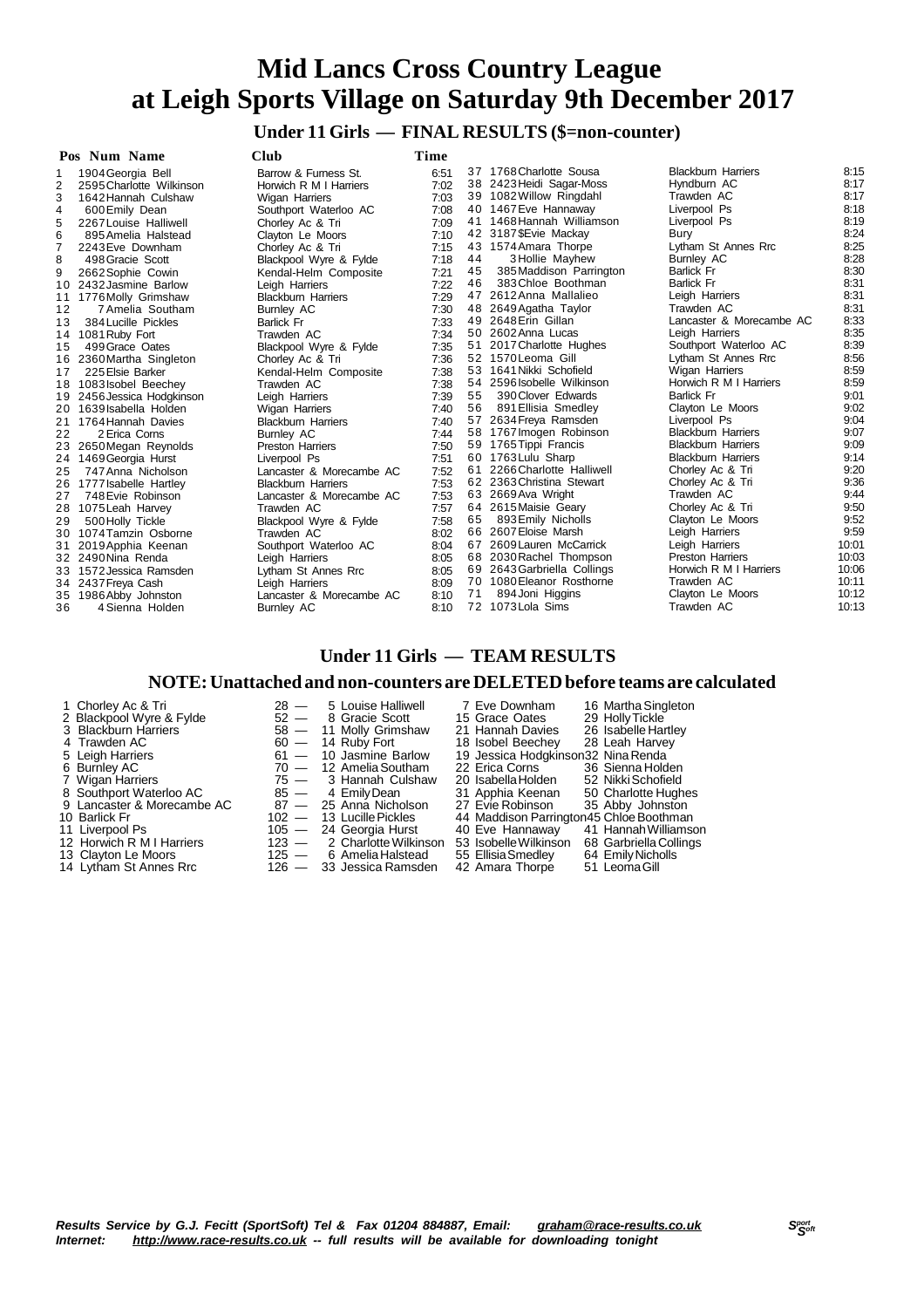**Under 11 Boys — FINAL RESULTS**

|                | Pos Num Name            | Club                      | Time |    |                           |                           |       |
|----------------|-------------------------|---------------------------|------|----|---------------------------|---------------------------|-------|
|                | 602 Sammy Pickerill     | Southport Waterloo AC     | 6:17 | 40 | 751 Oliver Ball           | Lancaster & Morecambe AC  | 7:19  |
| 2              | 1478 Thomas Walsh       | Liverpool Ps              | 6:21 |    | 41 1778 Charlie Haworth   | <b>Blackburn Harriers</b> | 7:19  |
| 3              | 1097 Ben Stratton       | Trawden AC                | 6:26 |    | 42 1988 Josh Todd         | Kendal-Helm Composite     | 7:20  |
| 4              | 396 Jacob Reedey        | <b>Barlick Fr</b>         | 6:28 |    | 43 1474 Thomas Sleight    | Liverpool Ps              | 7:20  |
| 5              | 584 Will McNally        | Levens Valley AC          | 6:29 |    | 44 2663 Harry Russel      | <b>Blackburn Harriers</b> | 7:23  |
| 6              | 1098 Harry Smith        | Trawden AC                | 6:31 |    | 45 1086 Callum Singleton  | Trawden AC                | 7:24  |
| $\overline{7}$ | 2445 Ethan Davies       | Leigh Harriers            | 6:34 |    | 46 1987 Alfi Todd         | Kendal-Helm Composite     | 7:25  |
| 8              | 1100 Matthew Fleming    | Trawden AC                | 6:37 |    | 47 1786 William Dudgeon   | <b>Blackburn Harriers</b> | 7:26  |
| 9              | 2646 Will O'Donnell     | Southport Waterloo AC     | 6:38 |    | 48 1077 Louie Woodruff    | Trawden AC                | 7:26  |
| 10             | 1472 Isaac Dickinson    | Liverpool Ps              | 6:39 |    | 49 1578 Eric Wrigley      | Lytham St Annes Rrc       | 7:27  |
| 11             | 601 Will Collins        | Southport Waterloo AC     | 6:40 |    | 50 2652 Richard Nicolls   | <b>Burnley AC</b>         | 7:28  |
| 12             | 1789 Daniel Smith       | <b>Blackburn Harriers</b> | 6:40 | 51 | 2630 Finlay Hughes        | Lytham St Annes Rrc       | 7:30  |
| 13             | 503 Forest Liah         | Blackpool Wyre & Fylde    | 6:41 |    | 52 1783 George Ramsden    | <b>Blackburn Harriers</b> | 7:33  |
| 14             | 2292 Jack Lamb          | Chorley Ac & Tri          | 6:42 |    | 53 1477 Charlie Rotherham | Liverpool Ps              | 7:36  |
| 15             | 227 Jack Barker         | Kendal-Helm Composite     | 6:46 | 54 | 392 Garth Duffy           | <b>Barlick Fr</b>         | 7:38  |
| 16             | 2415 Thomas Orr         | Hyndburn AC               | 6:49 | 55 | 1095 Thomas Hopkinson     | Trawden AC                | 7:45  |
| 17             | 2305 Abel Lennighan     | Chorley Ac & Tri          | 6:50 | 56 | 1084 Harry Jordan         | Trawden AC                | 7:46  |
|                | 18 1101 Callum Osbourne | Trawden AC                | 6:52 | 57 | 899 Brayden Clarkson      | Clayton Le Moors          | 7:52  |
| 19             | 1784 Oliver Gill        | <b>Blackburn Harriers</b> | 6:56 |    | 58 1579 Lewis Bentley     | Lytham St Annes Rrc       | 7:52  |
|                | 20 1781 Matthew Smith   | <b>Blackburn Harriers</b> | 6:56 |    | 59 1779 Felix Thompson    | <b>Blackburn Harriers</b> | 7:57  |
| 21             | 1473 Evan Williams      | Liverpool Ps              | 6:57 | 60 | 1093 Euan Fenton-Clough   | Trawden AC                | 8:00  |
| 22             | 2434 Samual Barlow      | Leigh Harriers            | 6:57 | 61 | 2686Oliver Adewale        | <b>Preston Harriers</b>   | 8:01  |
| 23             | 764 Leon Wilson         | Lancaster & Morecambe AC  | 7:01 | 62 | 9 Caleb Tregay            | <b>Burnley AC</b>         | 8:01  |
| 24             | 2052 Evan Roberts       | Lancaster & Morecambe AC  | 7:02 | 63 | 2599 Aaron Frederiksen    | Leigh Harriers            | 8:08  |
| 25             | 2287 Robert Kellett     | Chorley Ac & Tri          | 7:05 | 64 | 753 Benjamin Giles        | Lancaster & Morecambe AC  | 8:09  |
| 26             | 2355 Matthew Sawers     | Chorley Ac & Tri          | 7:05 | 65 | 1405 Mark McClennan       | Kirkby Milers AC          | 8:20  |
| 27             | 2654 Will Lloyd         | Wigan Harriers            | 7:07 | 66 | 10 Benjamin Mayhew        | <b>Burnley AC</b>         | 8:21  |
| 28             | 1076 Oliver Brown       | Trawden AC                | 7:07 |    | 67 2263 Cameron Hall      | Chorley Ac & Tri          | 8:24  |
| 29             | 2306 Isaac Lennighan    | Chorley Ac & Tri          | 7:10 |    | 68 2599 Aaron Frederiksen | Leigh Harriers            | 8:40  |
| 30             | 752 Ronan Maher         | Lancaster & Morecambe AC  | 7:12 |    | 69 1088 Edward Whiteside  | Trawden AC                | 8:42  |
| 31             | 2411 William McCash     | Hyndburn AC               | 7:13 | 70 | 26 Joseph Thompson        | <b>Preston Harriers</b>   | 8:48  |
| 32             | 1985 Luke Campbell      | Wigan Harriers            | 7:14 | 71 | 2037 Josh Perry           | <b>Preston Harriers</b>   | 8:49  |
| 33             | 1090 George Camara      | Trawden AC                | 7:15 |    | 72 2042 Marty Vickers     | <b>Preston Harriers</b>   | 8:50  |
| 34             | 2603 William Cooper     | Leigh Harriers            | 7:15 | 73 | 750 Nathan Giles          | Lancaster & Morecambe AC  | 8:50  |
| 35             | 2072 Jacob Joyce        | <b>Blackburn Harriers</b> | 7:16 |    | 74 2601 Alex Reason       | Leigh Harriers            | 9:17  |
| 36             | 1989Sam Greenep         | Kendal-Helm Composite     | 7:16 |    | 75 2672 Nathan Healy      | Kirkby Milers AC          | 9:51  |
| 37             | 897 Charlie Barnes      | Clayton Le Moors          | 7:16 |    | 76 2836 Sam Craven        | <b>Blackburn Harriers</b> | 10:26 |
| 38             | 397 Harley Treitl       | <b>Barlick Fr</b>         | 7:17 | 77 | 2004 Jack Greaves         | Lytham St Annes Rrc       | 10:28 |

# **Under 11 Boys — TEAM RESULTS**

- 
- 
- 
- 

39 25 Hayden Ridgley Preston Harriers

- 
- 
- 
- 

1 Trawden AC 17 — 3 Ben Stratton 6 Harry Smith 8 Matthew Fleming<br>
2 Southport Waterloo AC 21 — 1 Sammy Pickerill 9 Will O'Donnell 11 Will Collins Southport Waterloo AC 21 — 1 Sammy Pickerill 9 Will O'Donnell 11 Will Collins<br>
Liverpool Ps 33 — 2 Thomas Walsh 10 Isaac Dickinson 21 Evan Williams<br>
Blackburn Harriers 51 — 12 Daniel Smith 19 Oliver Gill 20 Matthew Smith<br> Liverpool Ps 33 — 2 Thomas Walsh 10 Isaac Dickinson 21 EvanWilliams 4 Blackburn Harriers 51 — 12 DanielSmith 19 OliverGill 20 Matthew Smith 5 Chorley Ac & Tri 56 — 14 Jack Lamb 17 Abel Lennighan 25 Robert Kellett 6 Leigh Harriers 63 — 7 Ethan Davies 22 Samual Barlow 34 WilliamCooper 7 Decision Privatives of Chories 36 – 14 Jack Lamb 17 Abel Lennighan 25 Robert Kellett<br>
6 Leigh Harriers 63 – 14 Jack Lamb 17 Abel Lennighan 25 Robert Kellett<br>
6 Leigh Harriers 63 – 7 Ethan Davies 22 Samual Barlow 34 Wil 8 Kendal-Helm Composite and Barker and Sam Greenep 42 Josh Todd<br>
9 Barlick Fr and Sam Greeney 38 Harley Treit 54 Garth Duffy<br>
10 Lytham St Annes Rrc and To And Sam Greeney 51 Finlay Hughes 58 Lewis Bentley<br>
11 Preston Harr 9 Barlick Fr 96 — 4 Jacob Reedey 38 Harley Treitl 54 Garth Duffy 10 Lytham St Annes Rrc **158 — 49 Eric Wrigley 51 Finlay Hughes** 58 Lewis Bentley 11 Preston Harriers 170 — 39 Hayden Ridgley 61 Oliver Adewale 70 Joseph Thompson Burnley AC 178 — 50 Richard Nicolls 62 Caleb Tregay 66 Benjamin Mayhew

7:17 78 2608 Faye Glover-Smith Leigh Harriers 10:32

*Internet: <http://www.race-results.co.uk> -- full results will be available for downloading tonight*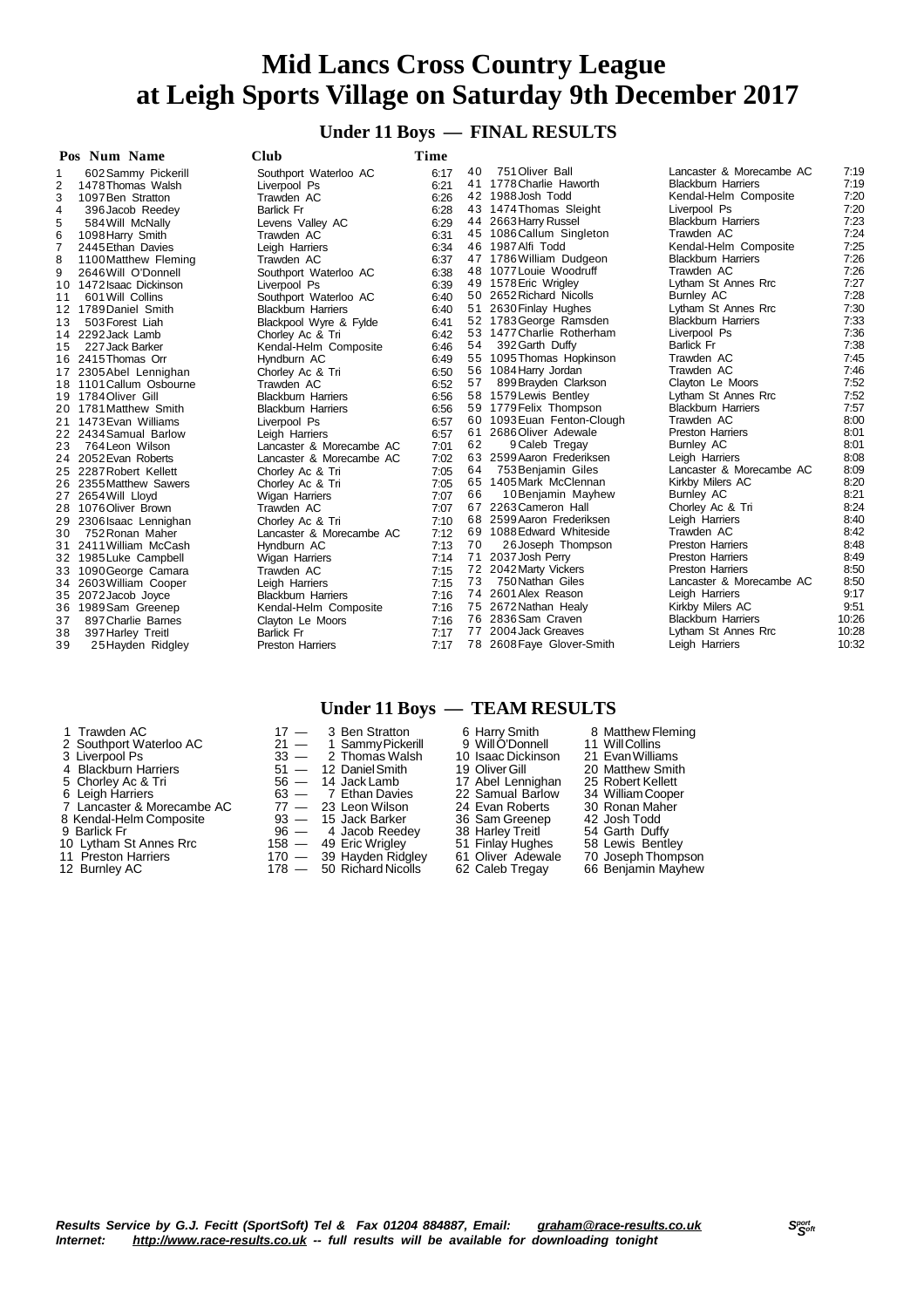### **Under 13 Girls — FINAL RESULTS**

| Pos Num Name                        | <b>Club</b>               | Time |    |                               |                           |       |
|-------------------------------------|---------------------------|------|----|-------------------------------|---------------------------|-------|
| 586 Olesia Winder                   | Levens Valley AC          | 7:50 | 37 | 585 Bethan Saunders           | Levens Valley AC          | 9:13  |
| 2<br>2653 Ava Lloyd                 | Wigan Harriers            | 7:55 | 38 | 761 Kirsty Maher              | Lancaster & Morecambe AC  | 9:14  |
| 3<br>2499 Megan Short               | Leigh Harriers            | 7:56 | 39 | 507 Felicity Barnes           | Blackpool Wyre & Fylde    | 9:16  |
| 255 Melissa McIntosh<br>4           | <b>Border Harriers</b>    | 7:57 |    | 40 1103 Ellie Singleton       | Trawden AC                | 9:17  |
| 5<br>2229 Maisie Burns              | Chorley Ac & Tri          | 7:57 | 41 | 587 Freyah Nelson             | Levens Valley AC          | 9:18  |
| 6<br>2666 Grace Tobin               | Liverpool Harriers        | 8:08 |    | 42 2444 Grace Craddock        | Leigh Harriers            | 9:19  |
| $\overline{7}$<br>2463 Melissa Ince | Leigh Harriers            | 8:10 |    | 43 2279 Lara XIngram-Weston   | Chorley Ac & Tri          | 9:21  |
| 8<br>2665 Lucy Dixon                | Horwich R M I Harriers    | 8:13 | 44 | 759 Mia Brayshaw              | Lancaster & Morecambe AC  | 9:24  |
| 1585 Sophie Bohannon<br>9           | Lytham St Annes Rrc       | 8:14 | 45 | 2661 Lucy Ramsden             | <b>Blackburn Harriers</b> | 9:26  |
| 228 Sarah Smith<br>10               | Kendal-Helm Composite     | 8:17 |    | 46 2651 Anna Whiteside        | Trawden AC                | 9:26  |
| 356 Laura Brown<br>11               | Barrow & Furness St.      | 8:19 |    | 47 2063 Rosa Arnold           | Kendal-Helm Composite     | 9:31  |
| 229 Clara Samson<br>12              | Kendal-Helm Composite     | 8:20 |    | 48 2236 Ella Coles            | Chorley Ac & Tri          | 9:33  |
| 13<br>902 Helena White              | Clayton Le Moors          | 8:24 |    | 49 2647 Katie Piercy          | Southport Waterloo AC     | 9:34  |
| 14 1799 Hollie Cubbon               | <b>Blackburn Harriers</b> | 8:25 |    | 50 1104 Paige Singleton       | Trawden AC                | 9:39  |
| 1655 Robyn Wilding<br>15            | Wigan Harriers            | 8:25 | 51 | 1480 Chloe Bousfield          | Liverpool Ps              | 9:41  |
| 16 2002 Elodie Malcolm              | Kendal-Helm Composite     | 8:28 |    | 52 2597 Aaliya Duxbury        | Hyndburn AC               | 9:43  |
| 17 2274 Gabrielle Hodson            | Chorley Ac & Tri          | 8:32 | 53 | 401 Jenna Boothman            | <b>Barlick Fr</b>         | 9:43  |
| 18 1108 Georgia Harvey              | Trawden AC                | 8:33 |    | 54 2688 Lucy Hayashi          | Lancaster & Morecambe AC  | 9:43  |
| 758 Maddie Hutton<br>19             | Lancaster & Morecambe AC  | 8:37 | 55 | 611 Annabel Lockie            | Southport Waterloo AC     | 9:44  |
| 20 1107 Holly Crook                 | Trawden AC                | 8:45 |    | 56 1490 Kate Mullen           | Liverpool Ps              | 9:45  |
| 2018 Grace Barr<br>21               | Southport Waterloo AC     | 8:46 | 57 | 399 Ciara Duffy               | <b>Barlick Fr</b>         | 9:46  |
| 22 1487 Olivia Morgan               | Liverpool Ps              | 8:50 |    | 58 2497 Elizabeth Sharrock    | Leigh Harriers            | 9:48  |
| 23 2876 Blythe Cordwell             | Chorley Ac & Tri          | 8:51 | 59 | 2880 Olivia Holmes            | Liverpool Harriers        | 9:48  |
| 24 1795 Caroline Woodworth          | <b>Blackburn Harriers</b> | 8:53 |    | 60 2619 Isabel Vaughan        | Chorley Ac & Tri          | 9:53  |
| 25 2324 Emma Moogan                 | Chorley Ac & Tri          | 8:53 |    | 61 1105 Hannah Eccles         | Trawden AC                | 9:54  |
| 26 2620 Poppy Sherwin               | Chorley Ac & Tri          | 8:54 |    | 62 2260 Erin Goulding         | Chorley Ac & Tri          | 10:18 |
| 2302 Megan Leigh<br>27              | Chorley Ac & Tri          | 8:56 | 63 | 35 Rhiannon Magee             | <b>Preston Harriers</b>   | 10:27 |
| 400 Emily Shuttleworth<br>28        | <b>Barlick Fr</b>         | 8:56 | 64 | 32 Megan Ind                  | <b>Preston Harriers</b>   | 10:43 |
| 506 Bethany Whipp<br>29             | Blackpool Wyre & Fylde    | 9:00 |    | 65 1486 Ruth Usher            | Liverpool Ps              | 10:46 |
| 30 1489 Fiona Byrne                 | Liverpool Ps              | 9:01 | 66 | 1812 Holly Sousa              | <b>Blackburn Harriers</b> | 10:47 |
| 1102 Abigail Stratton<br>31         | Trawden AC                | 9:02 | 67 | 1583 Rebecca Fisher           | Lytham St Annes Rrc       | 11:03 |
| 32 1488 Emily Williamson            | Liverpool Ps              | 9:03 | 68 | 2060 Millie Ireland           | Southport Waterloo AC     | 11:09 |
| 33 1484 Kate Sutcliffe              | Liverpool Ps              | 9:05 | 69 | 2659 Charlotte Clapham        | <b>Blackburn Harriers</b> | 11:14 |
| 34 2258 Lucy Goldthorp              | Chorley Ac & Tri          | 9:08 |    | 70 2043 Libby Neal            | <b>Blackburn Harriers</b> | 11:19 |
| 35 2040 Charlotte Mahoney           | <b>Preston Harriers</b>   | 9:09 | 71 | 1408 Amelia McCarthy          | Kirkby Milers AC          | 11:26 |
| 36 Anna Thompson<br>36              | <b>Preston Harriers</b>   | 9:12 |    | 72 1406 Aimee Clare           | Kirkby Milers AC          | 11:45 |
|                                     |                           |      |    | Under 13 Girls — TEAM RESULTS |                           |       |

- 
- 
- 
- 
- 
- 
- 
- 
- 

2 Chorley Ac & Tri **45 — 5 Maisie Burns 17 Gabrielle Hodson** 23 Blythe Cordwell Leigh Harriers 52 — 3 Megan Short 7 Melissa Ince 42 Grace Craddock 4 Trawden AC 69 — 18 Georgia Harvey 20 Holly Crook 31 Abigail Stratton 5 Levens Valley AC 79 — 1 Olesia Winder 37 Bethan Saunders 41 Freyah Nelson 6 Blackburn Harriers 83 — 14 HollieCubbon 24 Caroline Woodworth45Lucy Ramsden Liverpool Ps 84 — 22 Olivia Morgan 30 Fiona Byrne 32 EmilyWilliamson 8 Lancaster & Morecambe AC  $\qquad\qquad$  101 —  $\,$  19 Maddie Hutton  $\qquad\qquad$  38 Kirsty Maher  $\qquad\qquad$  44 Mia Brayshaw

11 Barlick Fr 138 — 28 Emily Shuttleworth 53 Jenna Boothman 57 Ciara Duffy<br>138 — 28 Emily Shuttleworth 53 Jenna Boothman 57 Ciara Duffy

1 Kendal-Helm Composite  $38 - 10$  Sarah Smith  $12$  Clara Samson  $16$  Elodie Malcolm<br>
2 Chorley Ac & Tri  $45 - 5$  Maisie Burns  $17$  Gabrielle Hodson  $23$  Blythe Cordwell<br>
3 Leigh Harriers  $52 - 3$  Megan Short  $7$  Melissa Ince 9 Southport Waterloo AC 125 — 21 Grace Barr 49 Katie Piercy 55 Annabel Lockie Preston Harriers 134 — 35 Charlotte Mahoney 36 Anna Thompson 63 Rhiannon Magee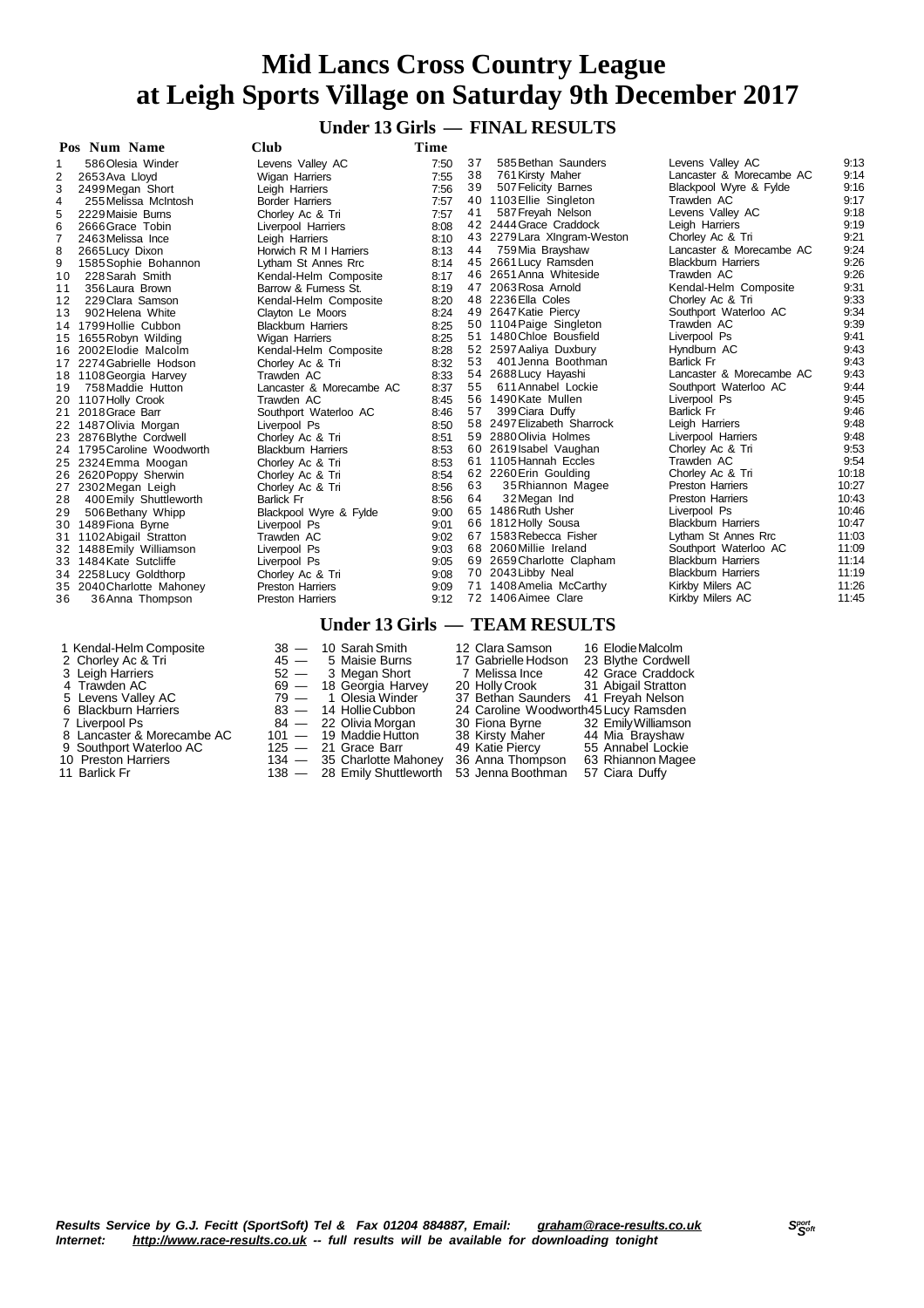**Race 4 - Under 13 Boys — FINAL RESULTS**

| Pos Num Name                 | <b>Club</b>               | Time  |    |                                       |                                                      |                |
|------------------------------|---------------------------|-------|----|---------------------------------------|------------------------------------------------------|----------------|
| 768 Tobias Swarbrick         | Lancaster & Morecambe AC  | 10:27 | 32 | 765 Jacob Preston                     | Lancaster & Morecambe AC                             | 12:22          |
| 1804 Isaac Butler            | <b>Blackburn Harriers</b> | 10:45 | 33 | 45 Vladimir Wiggins                   | <b>Preston Harriers</b>                              | 12:25          |
| 3<br>234 Harry Bowen         | Kendal-Helm Composite     | 10:52 |    | 34 1492 Conor Kingan                  | Liverpool Ps                                         | 12:29          |
| 1662 Connor Fletcher<br>4    | <b>Wigan Harriers</b>     | 11:09 |    | 35 1802 Saul Sharp                    | <b>Blackburn Harriers</b>                            | 12:30          |
| 2508 Josh Swift<br>5         | Leigh Harriers            | 11:11 |    | 36 1498 James Roberts                 | Liverpool Ps                                         | 12:38          |
| 912 Robbie Smedley<br>6      | Clayton Le Moors          | 11:13 |    | 37 1587 Morgan Pritchard              | Lytham St Annes Rrc                                  | 12:39          |
| 511 Luke Rawcliffe           | Blackpool Wyre & Fylde    | 11:21 | 38 | 766 Jack Collett                      | Lancaster & Morecambe AC                             | 12:40          |
| 8<br>1811 David Holman       | <b>Blackburn Harriers</b> | 11:22 |    | 39 1416 Derri Henderson               | Kirkby Milers AC                                     | 12:45          |
| 9<br>2554 Joseph Ormrod      | Rossendale Harriers & Ac  | 11:25 |    | 40 1110 Joseph Hopkinson              | Trawden AC                                           | 12:48          |
| 589 Finley Corkill<br>10     | Levens Valley AC          | 11:26 | 41 | 2453Zak Galvin                        | Leigh Harriers                                       | 12:48          |
| 2061 George Denye<br>11      | <b>Preston Harriers</b>   | 11:35 | 42 | 615 James Pike                        | Southport Waterloo AC                                | 12:49          |
| 1507 Gideon Lucas            | Liverpool Ps              | 11:36 |    | 43 2076 Luca Barrow                   | <b>Preston Harriers</b>                              | 12:55          |
| 1807 Joseph Joyce<br>13      | <b>Blackburn Harriers</b> | 11:37 |    | 44 2473 Louis McPherson               | Leigh Harriers                                       | 13:02          |
| 403 Elliott Phillips<br>14   | <b>Barlick Fr</b>         | 11:38 | 45 | 512 Harrison Tweedale                 | Blackpool Wyre & Fylde                               | 13:04          |
| 1810Kyle TaylorPomfret<br>15 | <b>Blackburn Harriers</b> | 11:40 |    | 46 2550 Dominic Mitton                | Rossendale Harriers & Ac                             | 13:11          |
| 1661 Ben Nolan<br>16         | <b>Wigan Harriers</b>     | 11:42 |    | 47 1502 Jack Hitchmough               | Liverpool Ps                                         | 13:12          |
| 910 Matthew Jackson<br>17    | Clayton Le Moors          | 11:44 |    | 48 1801 Codie Dewhurst                | <b>Blackburn Harriers</b>                            | 13:15          |
| 508 Rafael Eaton<br>18       | Blackpool Wyre & Fylde    | 11:45 | 49 | 49 James Hawtin                       | <b>Preston Harriers</b>                              | 13:18          |
| 2637 Harry Wright<br>19      | Liverpool Ps              | 11:49 |    | 50 2099 James Twigg                   | Lancaster & Morecambe AC                             | 13:18          |
| 2079 Thomas McGrattan<br>20  | Lancaster & Morecambe AC  | 11:49 | 51 | 2644 Lucas Collings                   | Horwich R M I Harriers                               | 13:22          |
| 2001 Ben Greenep<br>21       | Kendal-Helm Composite     | 11:50 | 52 | 762 Fabian Schiller                   | Lancaster & Morecambe AC                             | 13:38          |
| 22 2702 Jenson Warren        | <b>Preston Harriers</b>   | 11:55 |    | 53 1112 Joe MacKenzie-Sims            | Trawden AC                                           | 13:43          |
| 916 William Nicholls<br>23   | Clayton Le Moors          | 11:58 |    | 54 1418 Ryan Short                    | Kirkby Milers AC                                     | 13:46          |
| 1111 William Woodruff<br>24  | Trawden AC                | 12:03 |    | 55 2078 Daniel Eastham                | <b>Preston Harriers</b>                              | 13:48          |
| 25<br>908 Finley Stubbs      | Clayton Le Moors          | 12:09 |    | 56 1414 Jack McIntyre                 | Kirkby Milers AC                                     | 13:49          |
| 26 2617 Josh Geary           | Chorley Ac & Tri          | 12:10 |    | 57 1505 Patrick Hennigan              | Liverpool Ps                                         | 14:11          |
| 1504 Adam Oakley<br>27       | Liverpool Ps              | 12:11 |    | 58 1503 Daniel Rathbone               | Liverpool Ps                                         | 14:12          |
| 2636 Oscar Davidson<br>28    | Liverpool Ps              | 12:12 |    | 59 1501 Jake Ferreira                 | Liverpool Ps                                         | 14:35<br>14:58 |
| 52 Billy Reid<br>29          | <b>Preston Harriers</b>   | 12:14 | 61 | 60 2050 Sebastian Burton              | <b>Blackburn Harriers</b><br><b>Preston Harriers</b> | 16:02          |
| 2668 William Varey<br>30     | Trawden AC                | 12:20 | 62 | 47 Harley Vickers                     |                                                      | 20:21          |
| 1508 Nicholas Usher<br>31    | Liverpool Ps              | 12:21 |    | 510 Zachery Terras                    | Blackpool Wyre & Fylde                               |                |
|                              |                           |       |    | Race 4 - Under 13 Boys — TEAM RESULTS |                                                      |                |

| 1 Blackburn Harriers       | $23 - 2$ Isaac Butler    | 8 David Holman 13 Joseph Joyce         |                      |
|----------------------------|--------------------------|----------------------------------------|----------------------|
| 2 Clayton Le Moors         | 46 - 6 Robbie Smedley    | 17 Matthew Jackson 23 William Nicholls |                      |
| 3 Lancaster & Morecambe AC | 53 - 1 Tobias Swarbrick  | 20 Thomas McGrattan 32 Jacob Preston   |                      |
| 4 Liverpool Ps             | $58 - 12$ Gideon Lucas   | 19 Harry Wright 27 Adam Oakley         |                      |
| 5 Preston Harriers         | $62 - 11$ George Denye   | 22 Jenson Warren                       | 29 Billy Reid        |
| 6 Blackpool Wyre & Fylde   | $70 - 7$ Luke Rawcliffe  | 18 Rafael Eaton                        | 45 Harrison Tweedale |
| 7 Leigh Harriers           | 90 — 5 Josh Swift        | 41 Zak Galvin                          | 44 Louis McPherson   |
| 8 Trawden AC               | 94 — 24 William Woodruff | 30 William Varey                       | 40 Joseph Hopkinson  |
| 9 Kirkby Milers AC         | 149 - 39 Derri Henderson | 54 Ryan Short                          | 56 Jack McIntyre     |

#### **Pos Num Name Club Time**

|                | гоз імпін іманіс            | viuv                      | т пис |    |                            |                          |       |
|----------------|-----------------------------|---------------------------|-------|----|----------------------------|--------------------------|-------|
|                | 617 Olivia Logan            | Southport Waterloo AC     | 10:57 |    | 23 2271 Amy Heaton         | Chorley Ac & Tri         | 12:47 |
| $\overline{2}$ | 1667 Charlotte Edwards      | Wigan Harriers            | 11:02 |    | 24 2492 Megan Ridge        | Leigh Harriers           | 12:47 |
| 3              | 2303 Olivia Leigh           | Chorley Ac & Tri          | 11:24 |    | 25 2296 Robyn Lee          | Chorley Ac & Tri         | 12:49 |
| 4              | 780 Pheobe Hayashi          | Lancaster & Morecambe AC  | 11:39 |    | 26 1516 Pheobe Lucas       | Liverpool Ps             | 12:55 |
| 5              | 2393 Charlotte Corrigan     | Hyndburn AC               | 11:40 | 27 | 773 Kirsty Hamilton        | Lancaster & Morecambe AC | 12:57 |
| 6.             | 2487 Rebecca Pollitt        | Leigh Harriers            | 11:46 |    | 28 1114 Isabel Hartley     | Trawden AC               | 13:18 |
|                | 1113 Sophie Stanworth       | Trawden AC                | 11:46 |    | 29 1519 Hannah Doyle       | Liverpool Ps             | 13:35 |
| 8              | 59 Grace Brown              | Preston Harriers          | 11:48 |    | 30 1512 Freya Wissett      | Liverpool Ps             | 13:39 |
|                | 9 2346 Bethany Reid         | Chorley Ac & Tri          | 11:52 |    | 31 1595 Laura Bremner      | Lytham St Annes Rrc      | 13:39 |
|                | 10 2670 Katie Morley        | Leigh Harriers            | 11:55 |    | 32 2010 Harriet Woodhead   | Barlick Fr               | 13:45 |
|                | 11 1816 Eleesha Charnley    | <b>Blackburn Harriers</b> | 11:55 | 33 | 56 Cailin Magee            | <b>Preston Harriers</b>  | 13:59 |
|                | 12 774 Sasha Oldham         | Lancaster & Morecambe AC  | 11:55 |    | 34 1514 Imogen Fearon      | Liverpool Ps             | 14:02 |
| 13             | 58 Scarlett Sutton          | <b>Preston Harriers</b>   | 11:59 |    | 35 2250 Isabelle Farron    | Chorley Ac & Tri         | 14:05 |
| 14             | 513 Lucy Tickle             | Blackpool Wyre & Fylde    | 12:02 |    | 36 2347 Emily Reid         | Chorley Ac & Tri         | 14:06 |
|                | 15 2430 Olivia Anderson     | Leigh Harriers            | 12:03 | 37 | 519 Charlotte Barnes       | Blackpool Wyre & Fylde   | 14:08 |
|                | 16 1817 Amy Davies          | <b>Blackburn Harriers</b> | 12:07 |    | 38 2674 Isabella Lawson    | Lancaster & Morecambe AC | 14:23 |
|                | 17 2540 Lauryn Gregg        | Rossendale Harriers & Ac  | 12:11 | 39 | 55 Eva Sturzaker           | <b>Preston Harriers</b>  | 14:32 |
| 18             | 923 Millie Stubbs           | Clayton Le Moors          | 12:15 |    | 40 2496 Annabelle Sharrock | Leigh Harriers           | 14:34 |
|                | 19 1521 Jennifer Williamson | Liverpool Ps              | 12:19 |    | 41 1423 Isabelle Livesley  | Kirkby Milers AC         | 14:39 |
|                | 20 2555 Holly Pegg          | Rossendale Harriers & Ac  | 12:23 |    | 42 1591 Lucy Bohannon      | Lytham St Annes Rrc      | 15:14 |
| 21             | 621 Freya Walsh             | Southport Waterloo AC     | 12:25 |    | 43 2026 Kate Robinson      | Lancaster & Morecambe AC | 16:26 |
| 22             | 57 Jessica Watson           | <b>Preston Harriers</b>   | 12:33 |    |                            |                          |       |
|                |                             |                           |       |    |                            |                          |       |

 **Race 4 - Under 15 Girls — FINAL RESULTS**

# **Race 4 - Under 15 Girls — TEAM RESULTS**

| 1 Leigh Harriers           | 31 — 6 Rebecca Pollitt                      | 10 Katie Morley    | 15 Olivia Anderson |
|----------------------------|---------------------------------------------|--------------------|--------------------|
| 2  Chorley Ac & Tri        | 35 — 3 Olivia Leigh                         | 9 Bethany Reid     | 23 Amy Heaton      |
| 3 Preston Harriers         | $43 - 8$ Grace Brown                        | 13 Scarlett Sutton | 22 Jessica Watson  |
| 4 Lancaster & Morecambe AC | 43 — 4 Pheobe Havashi                       | 12 Sasha Oldham    | 27 Kirsty Hamilton |
| 5 Liverpool Ps             | 74 — 19 Jennifer Williamson 26 Pheobe Lucas |                    | 29 Hannah Doyle    |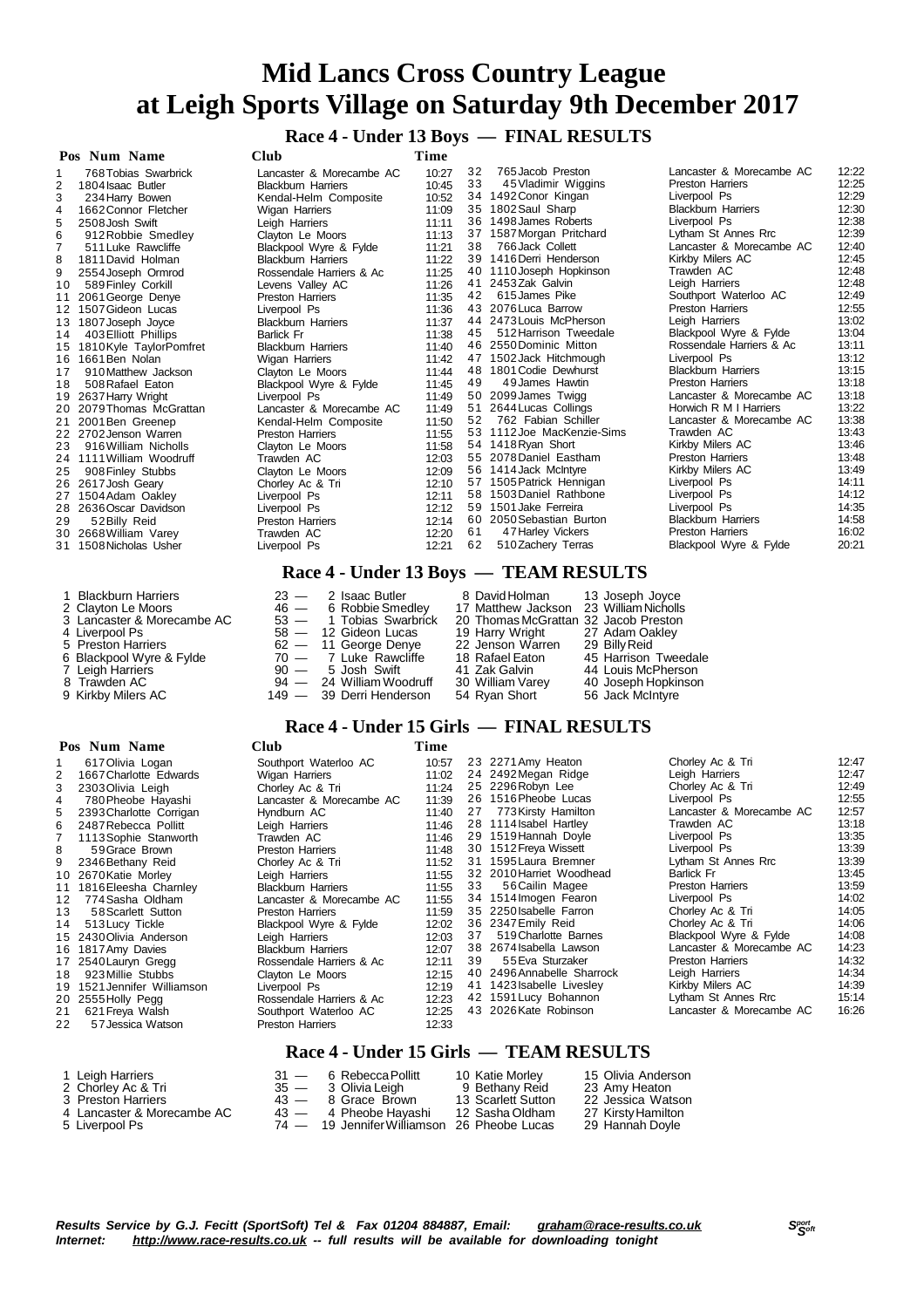**Race 5 - Under 15 Boys — FINAL RESULTS**

| Pos Num Name                | Club                                                        | Time  |    |                                        |                           |       |  |  |  |
|-----------------------------|-------------------------------------------------------------|-------|----|----------------------------------------|---------------------------|-------|--|--|--|
| 1825 Matthew Ramsden        | <b>Blackburn Harriers</b>                                   | 12:58 |    | 25 2489 Owen Reason                    | Leigh Harriers            | 15:01 |  |  |  |
| 2<br>788 Lukas Eichmeyer    | Lancaster & Morecambe AC                                    | 13:27 |    | 26 1528 Matthew Russo                  | Liverpool Ps              | 15:03 |  |  |  |
| 2711 Maxwell Cunningham     | Rossendale Harriers & Ac                                    |       |    | 27 1115 Harry Beechey                  | Trawden AC                | 15:07 |  |  |  |
| 13:30                       |                                                             |       | 28 | 929 Peter Stevens                      | Clayton Le Moors          | 15:11 |  |  |  |
| 1830 Sam Hodkinson          | <b>Blackburn Harriers</b>                                   | 13:36 | 29 | 2514 Samuel Wade                       | Leigh Harriers            | 15:13 |  |  |  |
| 2066 Jack XHughes<br>5      | Chorley Ac & Tri                                            | 13:43 |    | 30 1524 Mark Roberts                   | Liverpool Ps              | 15:15 |  |  |  |
| 6<br>1831 Leon Thomas       | <b>Blackburn Harriers</b>                                   | 13:50 |    | 31 2369 Samuel Taylor                  | Chorley Ac & Tri          | 15:34 |  |  |  |
| 1529 Oliver Sutcliffe       | Liverpool Ps                                                | 13:53 | 32 | 248 Joshua Roelants                    | Kendal-Helm Composite     | 15:39 |  |  |  |
| 8<br>1829 Jamie Teare       | <b>Blackburn Harriers</b>                                   | 14:05 |    | 33 2387 Luke Wilson                    | Chorley Ac & Tri          | 15:41 |  |  |  |
| 9<br>1525 Fletcher Foster   | Liverpool Ps                                                | 14:13 |    | 34 2633 Daniel Howells                 | Liverpool Ps              | 15:43 |  |  |  |
| 2089 Daniel Sanderson<br>10 | Kendal-Helm Composite                                       | 14:13 |    | 35 2047 Max Swarbrick                  | Blackpool Wyre & Fylde    | 15:45 |  |  |  |
| 2307 Daniel Lilley<br>11    | Chorley Ac & Tri                                            | 14:14 |    | 36 1823 Ethan Barbarewicz              | <b>Blackburn Harriers</b> | 15:51 |  |  |  |
| 2386 Ben Wilson<br>12       | Chorley Ac & Tri                                            | 14:14 |    | 37 1427 Charlie Deakin                 | Kirkby Milers AC          | 15:56 |  |  |  |
| 404 Jack Villiers<br>13     | <b>Barlick Fr</b>                                           | 14:17 | 38 | 927 Lennon Jackson                     | Clayton Le Moors          | 15:59 |  |  |  |
| 930 Michael Stevens<br>14   | Clayton Le Moors                                            | 14:22 | 39 | 590 Jakob Nelson                       | Levens Valley AC          | 16:02 |  |  |  |
| 1523 Jake Dickinson<br>15   | Liverpool Ps                                                | 14:27 |    | 40 2640 Bill Steel                     | Liverpool Ps              | 16:08 |  |  |  |
| 2498 Josef Short<br>16      | Leigh Harriers                                              | 14:30 | 41 | 1522 Thomas Ralfs                      | Liverpool Ps              | 16:13 |  |  |  |
| 2542 Ryan Heneghan<br>17    | Rossendale Harriers & Ac                                    | 14:35 |    | 42 2022 Harvey Cooper                  | Levens Valley AC          | 16:14 |  |  |  |
| 242 Ollie Sanders<br>18     | Kendal-Helm Composite                                       | 14:36 | 43 | 624 Sam Coupland                       | Southport Waterloo AC     | 16:15 |  |  |  |
| 931 Harrison Codd<br>19     | Clayton Le Moors                                            | 14:41 |    | 44 2562 Charlie Taylor                 | Rossendale Harriers & Ac  | 16:18 |  |  |  |
| 2582 Matthew Mair<br>20     | Horwich R M I Harriers                                      | 14:46 | 45 | 625 Lewis McMahon                      | Southport Waterloo AC     | 16:19 |  |  |  |
| 21<br>241 Benjamin Smith    | Kendal-Helm Composite                                       | 14:53 |    | 46 2520 Josh White                     | Leigh Harriers            | 16:23 |  |  |  |
| 2475 Shea Mellor<br>22      | Leigh Harriers                                              | 14:58 | 47 | 67 Luke Suffolk                        | <b>Preston Harriers</b>   | 16:41 |  |  |  |
| 23<br>520 James Smith       | Blackpool Wyre & Fylde                                      | 15:00 | 48 | 2632 Jared Nicholls                    | Liverpool Ps              | 16:58 |  |  |  |
| 24 2447 Joel Denton         | Leigh Harriers                                              | 15:01 | 49 | 69 Arran Baldwin                       | <b>Preston Harriers</b>   | 17:18 |  |  |  |
|                             | Race 5 - Under 15 Boys — TEAM RESULTS                       |       |    |                                        |                           |       |  |  |  |
| <b>Blackburn Harriers</b>   | 1 Matthew Ramsden<br>$11 -$                                 |       |    | 4 Sam Hodkinson<br>6 Leon Thomas       |                           |       |  |  |  |
| 2 Chorley Ac & Tri          | $28 -$<br>5 Jack XHughes                                    |       |    | 12 Ben Wilson<br>11 Daniel Lilley      |                           |       |  |  |  |
| 3 Liverpool Ps              | 31<br>7 Oliver Sutcliffe<br>$\overline{\phantom{m}}$        |       |    | 15 Jake Dickinson<br>9 Fletcher Foster |                           |       |  |  |  |
| 4 Kendal-Helm Composite     | 10 Daniel Sanderson<br>49<br>$\qquad \qquad \longleftarrow$ |       |    | 18 Ollie Sanders<br>21 Benjamin Smith  |                           |       |  |  |  |

- 
- 4 Kendal-Helm Composite 49 10 Daniel Sanderson 18 Ollie Sanders 21 Benjamin Smith<br>5 Clayton Le Moors 61 14 Michael Stevens 19 Harrison Codd 28 Peter Stevens
- 
- Leigh Harriers 62 16 Josef Short 22 Shea Mellor 24 Joel Denton
- 5 Clayton Le Moors<br>
61 14 Michael Stevens 19 Harrison Codd 28 Peter Stevens<br>
62 16 Josef Short 22 Shea Mellor 24 Joel Denton<br>
7 Rossendale Harriers & Ac 64 3 Maxwell Cunningham17 Ryan Heneghan 44 Charlie Taylor 7 Rossendale Harriers & Ac  $\qquad \qquad 64$  — 3 Maxwell Cunningham17 Ryan Heneghan 44 Charlie Taylor
	- **Race 5 - Under 17 Women — FINAL RESULTS**

#### **Pos Num Name Club Time** 249Rosie Woodhams Kendal-Helm Composite 14:12 2 935 Briony Holt Clayton Le Moors 15:06<br>2353 Finty Royle Chorley Ac & Tri 15:09 2353 Finty Royle<br>2667 Mia Easthope 2667Mia Easthope Team North Cumbria 15:44 2412 Nicola Moynihan 1836Maddie Elliott Blackburn Harriers 15:47 2673Eve Williams Leigh Harriers 16:14 1532Harriet Foley Liverpool Ps 17:02 9 2116 Eleanor Ward Preston Harriers 17:14<br>10 1117 Jasmine Aherne Trawden AC 17:18 10 1117 Jasmine Aherne

## **Race 5 - Under 17 Women — TEAM RESULTS**

#### **No complete teams**

### **Race 6 - Under 17 Men — FINAL RESULTS (\$=non-counter)**

|   | Pos Num Name          | ∑lub                      | Time      |    |                          |                          |       |
|---|-----------------------|---------------------------|-----------|----|--------------------------|--------------------------|-------|
|   | 2035 Jake Dudley      | Blackpool Wyre & Fylde    | 19:32     |    | 1457 Max Parry           | Team North Cumbria       | 21:14 |
|   | 2 2691 Danny Fletcher | Blackpool Wyre & Fylde    | 19:51     |    | 2551 Kurtis Mitton       | Rossendale Harriers & Ac | 21:19 |
|   | 3 1534 Tom Dickinson  | Liverpool Ps              | $20:02$ 9 |    | 297 Connor O'Hara        | Glaxo Hoad Hill H        | 22:03 |
|   | 4 2517 Joseph Wane    | Leigh Harriers            | 20:30     | 10 | 529 William Critchley    | Blackpool Wyre & Fylde   | 22:25 |
| 5 | 526 Jack Tickle       | Blackpool Wyre & Fylde    | 20:39     |    | 11 2716 Harris Beirne    | Chorley Ac & Tri         | 22:28 |
|   | 6 1840 Joe Gebbie     | <b>Blackburn Harriers</b> | 21:01     |    | 12 2545 Benjamin Kirkman | Rossendale Harriers & Ac | 22:46 |

# **Race 6 - Under 17 Men — TEAM RESULTS**

#### **NOTE:Unattached and non-counters are DELETEDbefore teams are calculated**

**Race 6 - Ladies under 20**

1 Blackpool Wyre & Fylde 8 — 1 Jake Dudley 2 Danny Fletcher 5 Jack Tickle

| Pos Num Name Cat/Pos Club |                            | Time  |
|---------------------------|----------------------------|-------|
| 1 221 Imogen Burrow       | L20 1 Helm Hill Runners    | 22:35 |
| 2 1994 Tiffany Penfold    | L20 2 Liverpool Ps         | 22:37 |
| 3 358 Zoe Travers         | L20 3 Barrow & Furness St. | 27:07 |
| 4 2705 Rebecca Harrison   | L20 4 Kirkby Milers AC     | 29:45 |
| 5 80 Emily Wiggins        | L20 5 Preston Harriers     | 31:56 |

### **Race 6 - Ladies under 20 — TEAM RESULTS No complete teams**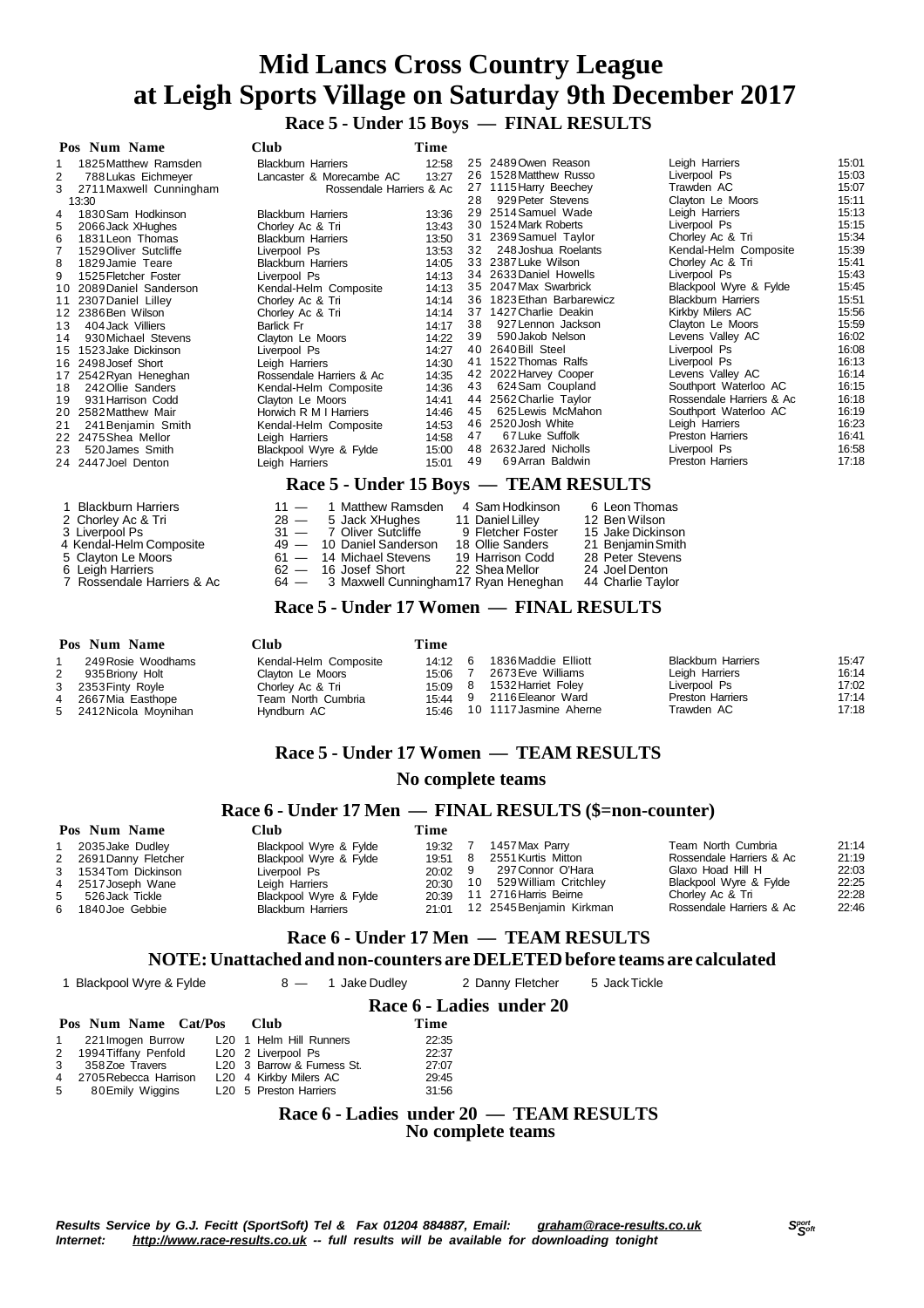**Race 6 - Ladies over 18**

|          | Pos Num Name Cat/Pos                         |         | <b>Club</b>                                               | Time           |                                                            |              |                                                  |                       |
|----------|----------------------------------------------|---------|-----------------------------------------------------------|----------------|------------------------------------------------------------|--------------|--------------------------------------------------|-----------------------|
| 1        | 1551 Kirsty Longley                          |         | L35 1 Liverpool Ps                                        | 20:15          | 697 Alix Costello<br>69                                    | L.           | 69 Lancaster Uni. RC                             | 28:27                 |
| 2        | 533 Emily Japp                               | L.      | 2 Blackpool Wyre & Fylde                                  | 20:20          | 70 1140 Jenny McAndrew                                     |              | L40 1 Trawden AC                                 | 28:28                 |
| 3        | 433 Sarah Jarvis                             |         | L35 2 Barlick Fr                                          | 21:41          | 71 1602 Kirsten Burnett                                    |              | L3522 Lytham St Annes Rrc                        | 28:36                 |
| 4        | 1853 Joanne Nelson                           |         | L45 1 Blackburn Harriers                                  | 21:55          | 72<br>593 Liz McNally                                      |              | L4518 Levens Valley AC                           | 28:42                 |
| 5        | 2700 Rachel Kane                             | L       | 5 Dh Runners                                              | 22:10          | 73<br>431 Nicola Muller<br>74 1431 Helen Kelsall           |              | L3523 Barlick Fr                                 | 28:50<br>29:03        |
| 6<br>7   | 264 Rhiannon Douglas                         | L       | 6 Border Harriers                                         | 22:32          | 75 1702 Lisa Heyes                                         |              | L3524 Kirkby Milers AC<br>L4519 Wigan Harriers   | 29:05                 |
| 8        | 221 Imogen Burrow<br>1994 Tiffany Penfold    |         | L <sub>20</sub> 1 Helm Hill Runners<br>L20 2 Liverpool Ps | 22:35<br>22:37 | 76 2182 Michelle Fairclough L3525 Astley & Tyldesley       |              |                                                  | 29:15                 |
| 9        | 1130 Christina Singleton                     |         | L35 3 Trawden AC                                          | 22:38          | 77 2708 Emma Walker                                        |              | L3526 Trawden AC                                 | 29:16                 |
|          | 10 1848 Carmen Byrne                         |         | L35 4 Blackburn Harriers                                  | 22:49          | 78 1605 Julia Rolfe                                        |              | L55 7 Lytham St Annes Rrc                        | 29:21                 |
| 11       | 308 Sharon Dixon                             |         | L45 2 Glaxo Hoad Hill H                                   | 22:55          | 79 1921 Ruth Travis                                        |              | L4520 Red Rose Runners                           | 29:26                 |
| 12       | 420 Rachel Villiers                          |         | L35 5 Barlick Fr                                          | 22:59          | 80<br>824 Jenn Thompson                                    |              | L3527 Wesham RR                                  | 29:35                 |
|          | 13 1554 Maxine Thompson                      | L.      | 13 Liverpool Ps                                           | 23:11          | 81<br>189 Susan Booth                                      |              | L55 8 Kendal AAC                                 | 29:38                 |
|          | 14 2589 Janet Rasleigh                       |         | L55 1 Horwich R M I Harriers                              | 23:15          | 82<br>953 Lucy Scott                                       | L.           | 82 Clayton Le Moors                              | 29:44                 |
| 15       | 436 Lorraine Slater                          |         | L45 3 Barlick Fr                                          | 23:17          | 83 2705 Rebecca Harrison                                   |              | L <sub>20</sub> 4 Kirkby Milers AC               | 29:45                 |
|          | 16 1687 Alice Alcock                         | L.      | 16 Wigan Harriers                                         | 23:50          | 84<br>269 Teresa Douglas                                   |              | L55 9 Border Harriers                            | 29:46                 |
|          | 17 1603 Catherine Carrdus                    |         | L45 4 Lytham St Annes Rrc                                 | 23:56          | 85<br>370 Catherine Grisdale<br>86 2693 Elizabeth Anderson | $\mathsf{L}$ | L5510 Barrow & Furness St.<br>86 Garstang RC     | 30:02<br>30:14        |
|          | 18 2095 Rachel Brown<br>19 2699 Sarah Toms   | L<br>L  | 18 Border Harriers<br>19 Blackburn Harriers               | 23:58<br>24:16 | 87<br>948 Rebecca Bradshaw                                 | L.           | 87 Clayton Le Moors                              | 30:19                 |
| 20       | 951 Tara Robb                                | L.      | 20 Clayton Le Moors                                       | 24:17          | 88 1598 Alexandra Everest                                  | L.           | 88 Lytham St Annes Rrc                           | 30:24                 |
| 21       | 966 Amanda Duffy                             |         | L35 6 Clayton Le Moors                                    | 24:25          | 89 1933 Joan Gouldthorpe                                   |              | L65 2 Red Rose Runners                           | 30:28                 |
| 22       | 186 Lucy Varney                              |         | L45 5 Kendal AAC                                          | 24:26          | 90 1707 Julie Valentine                                    |              | L4521 Wigan Harriers                             | 30:35                 |
|          | 23 2577 Nicola Rennie                        | L.      | 23 Lancaster Uni. RC                                      | 24:27          | 91 1923 Debbie Porter                                      |              | L4522 Red Rose Runners                           | 30:37                 |
| 24       | 545 Bev Wright                               |         | L55 2 Blackpool Wyre & Fylde                              | 24:29          | 92 2137 Jodie Rimmer                                       |              | L3528 Southport Waterloo AC                      | 30:38                 |
| 25       | 304 Elsie Roberts                            |         | L35 7 Glaxo Hoad Hill H                                   | 24:36          | 93 1705 Michelle Liptrot                                   |              | L4523 Wigan Harriers                             | 30:58                 |
| 26       | 954 Elizabeth Mullan                         | L.      | 26 Clayton Le Moors                                       | 24:38          | 94 2645 Kirstie Higgins                                    |              | L3529 Clayton Le Moors                           | 31:04                 |
| 27       | 422 Leanne Dinsdale                          |         | L35 8 Barlick Fr                                          | 24:48          | 95<br>976 Jane Hylands                                     |              | L4524 Clayton Le Moors                           | 31:08                 |
| 28       | 419 Jennifer Hird                            |         | L35 9 Barlick Fr                                          | 24:55          | 96 1716 Pauline Foster                                     |              | L5511 Wigan Harriers                             | 31:10                 |
| 29       | 83 Emma Essex-Crosby L35 10 Preston Harriers |         |                                                           | 25:02          | 97 1153 Tracy Parkinson                                    |              | L4525 Trawden AC<br>L5512 Glaxo Hoad Hill H      | 31:15<br>31:17        |
| 30       | 2186 Suzanne Gregory                         |         | L3511 Astley & Tyldesley<br>31 Barlick Fr                 | 25:05          | 98<br>312 Sally Barton<br>99 2420 Susan Rodwell            | L.           | 99 Hyndburn AC                                   | 31:23                 |
| 31       | 407 Victoria Peel<br>32 2003 Heather Eccles  | L.<br>L | 32 Team North Cumbria                                     | 25:05<br>25:09 | 100 435 Marie Beech                                        |              | L4526 Barlick Fr                                 | 31:26                 |
|          | 33 1383 Caroline Evans                       | L       | 33 Dh Runners                                             | 25:25          | 101 2395 Carly Crawshaw                                    |              | L 101 Hyndburn AC                                | 31:29                 |
|          | 34 1688 Katie Green                          | L.      | 34 Wigan Harriers                                         | 25:26          | 102 1928 Alison Mercer                                     |              | L5513 Red Rose Runners                           | 31:32                 |
|          | 35 1712 Jacqui Jones                         |         | L45 6 Wigan Harriers                                      | 25:30          | 103 808 Lisa Preston                                       |              | L4527 Lancaster & Morecambe AC                   | 31:34                 |
|          | 36 2154 Nicola Hughes                        | L.      | 36 Red Rose Runners                                       | 25:37          | 84Olga Wiggins<br>104                                      |              | L3530 Preston Harriers                           | 31:36                 |
| 37       | 540 Michelle Tickle                          |         | L3512 Blackpool Wyre & Fylde                              | 25:44          | 105 2707 Marsha Shack                                      |              | L4528 Wigan Harriers                             | 31:38                 |
| 38       | 94 Marian Hesketh                            |         | L55 3 Preston Harriers                                    | 25:46          | 106 2163 Catherine McElhinney L35 31                       |              |                                                  | Southport Waterloo AC |
| 39       | 305 Amy Arnold                               |         | L3513 Glaxo Hoad Hill H                                   | 25:48          | 31:46                                                      |              |                                                  |                       |
|          | 40 2183 Susan Fletcher                       |         | L3514 Astley & Tyldesley                                  | 25:49          | 1071607 Pamela Hardman                                     |              | L5514 Lytham St Annes Rrc                        | 31:49                 |
| 41       | 187 Jaqueline Nowell                         |         | L45 7 Kendal AAC                                          | 26:02          | 108<br>80 Emily Wiggins                                    |              | L <sub>20</sub> 5 Preston Harriers               | 31:56                 |
| 42       | 369 Joanne McLeod                            |         | L45 8 Barrow & Furness St.                                | 26:03          | 1093190\$Denise Wakefield<br>110 162 Mary Hewitt           |              | L5515 Salford Harriers<br>L5516 Garstang RC      | 32:03<br>32:08        |
| 43<br>44 | 306 Heather Travis<br>88Amanda Ridgley       |         | L3515 Glaxo Hoad Hill H<br>L3516 Preston Harriers         | 26:07<br>26:10 | 111 157 Sheena Cottam                                      |              | L4529 Garstang RC                                | 32:13                 |
|          | 45 1714 Caroline Rasburn                     |         | L45 9 Wigan Harriers                                      | 26:11          | 112 655 Sue Stewart                                        |              | L65 3 Southport Waterloo AC                      | 32:19                 |
| 46       | 960 Donna Airey                              |         | L3517 Clayton Le Moors                                    | 26:12          | 113<br>92 Sue Wickham                                      |              | L5517 Preston Harriers                           | 32:28                 |
|          | 47 2676 Jennifer O'Sullivan                  | L.      | 47 Kirkby Milers AC                                       | 26:38          | 114 2160 Sarah Pickerill                                   |              | L3532 Southport Waterloo AC                      | 32:38                 |
|          | 48 2148 Alison Cooke                         |         | L55 4 Glaxo Hoad Hill H                                   | 26:40          | 115 644 Katy Coupland                                      |              | L3533 Southport Waterloo AC                      | 32:44                 |
|          | 49 1852 Lindsay Davies                       |         | L4510 Blackburn Harriers                                  | 26:47          | 116 2443 C Corless-Carter                                  |              | L3534 Leigh Harriers                             | 32:47                 |
|          | 50 1146 Dawn Tibbs                           |         | L4511 Trawden AC                                          | 26:49          | 117 148 Sarah Hall                                         |              | L 117 Garstang RC                                | 33:08                 |
| 51       | 544 Karen Dunford                            |         | L4512 Blackpool Wyre & Fylde                              | 26:56          | 118 2712 Karen Kelly                                       |              | L3535 Kirkby Milers AC                           | 33:11                 |
| 52       | 361 Sarah Bouffler                           |         | L35 18 Barrow & Furness St.                               | 26:59          | 119 2710 Clare Powell                                      |              | L3536 Trawden AC                                 | 33:20                 |
| 53       | 190 Carolyn Kevan                            |         | L55 5 Kendal AAC                                          | 27:03          | 120 650 Gina Bellhouse                                     |              | L4530 Southport Waterloo AC<br>L4531 Garstang RC | 33:24<br>33:36        |
| 54<br>55 | 358 Zoe Travers                              |         | L20 3 Barrow & Furness St.                                | 27:07<br>27:10 | 121 158 Julia Patefield<br>122 2660 Lucy Saunders          |              | L3537 Levens Valley AC                           | 33:40                 |
| 56       | 651 Carole James<br>146 Claire Godfrey       | L       | L4513 Southport Waterloo AC<br>56 Garstang RC             | 27:14          | 123 315 Penny Moreton                                      |              | L5518 Glaxo Hoad Hill H                          | 33:44                 |
| 57       | 698 Sarah Wilkes                             | L       | 57 Lancaster Uni. RC                                      | 27:17          | 124 2084 Sarah Haslam                                      |              | L4532 Red Rose Runners                           | 33:58                 |
|          | 58 1701 Jayne Salloum                        |         | L3519 Wigan Harriers                                      | 27:32          | 125 541 Deborah Terras                                     |              | L4533 Blackpool Wyre & Fylde                     | 33:59                 |
|          | 59 1208 (Blakemore                           | L.      | 59 Wigan Phoenix                                          | 27:46          | 126 2695 Karin Gross                                       |              | L65 4 Clayton Le Moors                           | 34:14                 |
|          | 60 2664 Helen Greenep                        |         | L4514 Kendal AAC                                          | 27:50          | 127 654 Jane Blacklin                                      |              | L5519 Southport Waterloo AC                      | 34:37                 |
| 61       | 842 Kath Hoyer                               |         | L55 6 Wesham RR                                           | 27:54          | 128 2719 Nicola Fenten-Clough L35 38                       |              |                                                  | Trawden AC            |
| 62       | 987 Julia Rushton                            |         | L4515 Clayton Le Moors                                    | 27:59          | 35:14                                                      |              |                                                  |                       |
|          | 63 1996 Helen Barker                         |         | L3520 Kendal AAC                                          | 28:03          | 129 313 Julie Newnham                                      |              | L5520 Glaxo Hoad Hill H                          | 35:37                 |
|          | 64 2209 Louise Simpson                       |         | L3521 Astley & Tyldesley                                  | 28:09          | 130 1700 Adele Lowe                                        |              | L3539 Wigan Harriers                             | 35:43                 |
|          | 65 2118 Jennifer Mote                        | L.      | 65 Lancaster Uni. RC                                      | 28:12          | 131 997 Christine Egerton                                  |              | L65 5 Clayton Le Moors                           | 35:57                 |
| 66       | 89 Vicki Sherrington                         |         | L4516 Preston Harriers                                    | 28:23          | 1321123 Elouise Pemberton<br>133 998 Christine Leathley    |              | L 132 Trawden AC<br>L65 6 Clayton Le Moors       | 36:02<br>36:30        |
| 67<br>68 | 365 Kerry Travers<br>191 Dianne Priestley    |         | L4517 Barrow & Furness St.<br>L65 1 Kendal AAC            | 28:26<br>28:27 | 134 991 Susan Allen                                        |              | L5521 Clayton Le Moors                           | 37:52                 |
|          |                                              |         |                                                           |                | 135 646 Joanne Fenna                                       |              | L3540 Southport Waterloo AC                      | 38:19                 |
|          |                                              |         |                                                           |                | 136 2692 Leah Walsh                                        |              | L3541 Wigan Harriers                             | 39:22                 |
|          |                                              |         |                                                           |                | 137 2404 Patricia Henry                                    |              | L4534 Hyndburn AC                                | 40:39                 |

|   | Pos Num Name            | Club                           | Time  |
|---|-------------------------|--------------------------------|-------|
|   | 1 2687 Kenneth Taylor   | V70 1 Rossendale Harriers & Ac | 25:15 |
|   | 2 821 George Parrington | V70 2 Lancaster & Morecambe AC | 29:10 |
| 3 | 1072 Richard Lawson     | V70 3 Clayton Le Moors         | 30:36 |
|   | 4 889 Dave Waywell      | V70 4 Wesham RR                | 33:14 |
|   | 5 141 David Roberts     | V70 5 Preston Harriers         | 33:30 |
|   | 6 2237 Mike Coppin      | V70 6 Chorley Ac & Tri         | 50:49 |
|   |                         |                                |       |

**Race 6 - Vet 70 Men — TEAM RESULTS No complete teams**

**Race 6 - Vet 70 Men** — FINAE<sup>8</sup>**RESEVLTS** (\$=non-content in St Annes Rrc 47:28

137 2404 Patricia Henry L45 34 Hyndburn AC 40:39<br>137 2404 Patricia Henry L45 34 Hyndburn AC 40:39<br>138 Reprise To the Africa Hydrophythesis of Annes Rrc 47:28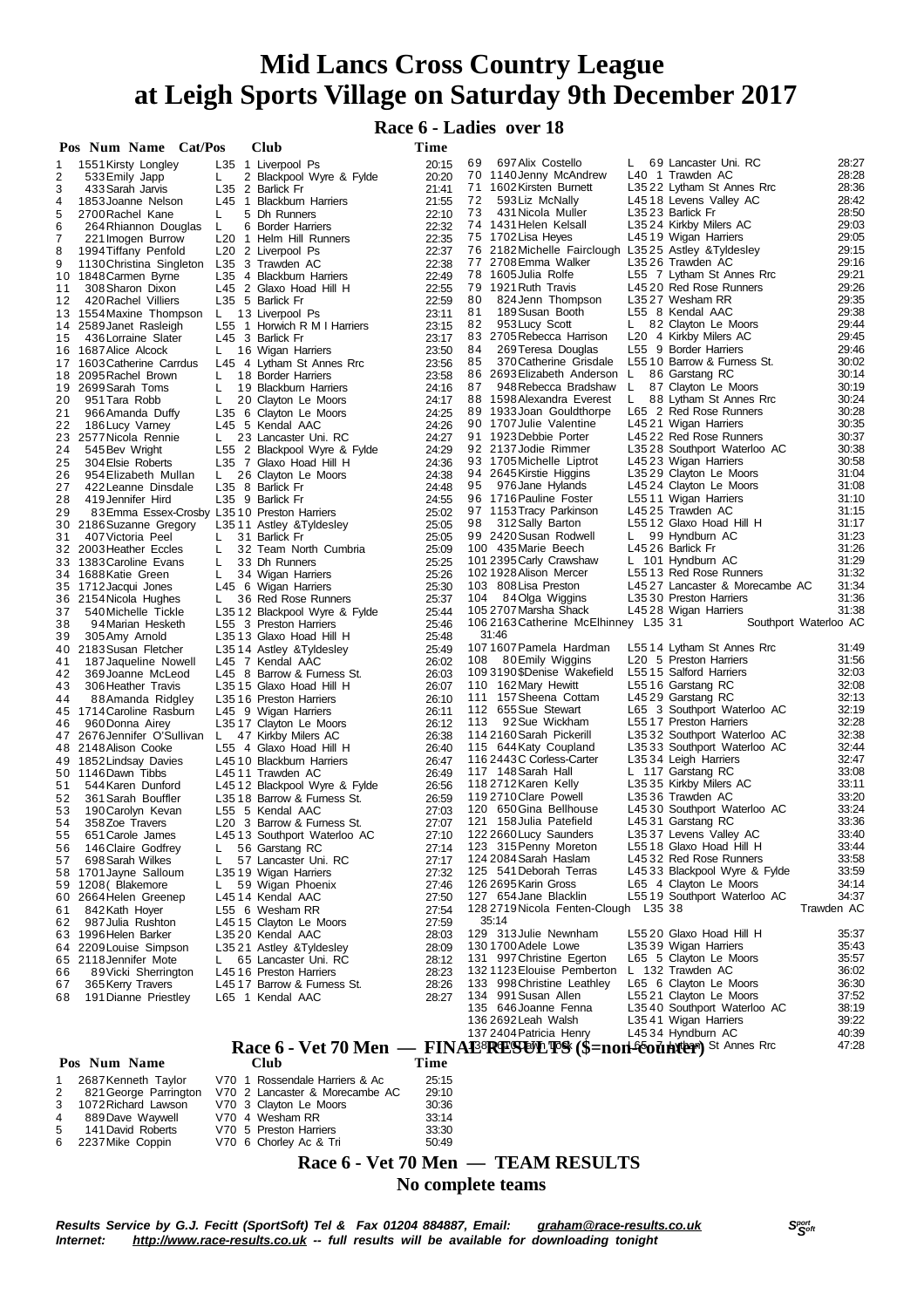# **Race 6 - Ladies over 18 — TEAM RESULTS**

#### **NOTE:Unattached and non-counters are DELETEDbefore teams are calculated**

| 1 Liverpool Ps<br>2 Barlick Fr  | $22 -$<br>$30 -$ | 1 Kirsty Longley<br>3 Sarah Jarvis            | 8 Tiffany Penfold<br>12 Rachel Villiers   | 13 Maxine Thompson<br>15 Lorraine Slater |
|---------------------------------|------------------|-----------------------------------------------|-------------------------------------------|------------------------------------------|
| 3 Blackburn Harriers            | $33 -$           | 4 Joanne Nelson                               | 10 Carmen Byrne                           | 19 Sarah Toms                            |
| 4 Blackpool Wyre & Fylde        | $63 -$           | 2 Emily Japp                                  | 24 Bev Wright                             | 37 Michelle Tickle                       |
| 5 Clayton Le Moors              | $67 -$           | 20 Tara Robb                                  | 21 Amanda Duffy                           | 26 Elizabeth Mullan                      |
| 6 Glaxo Hoad Hill H             | $75 -$           | 11 Sharon Dixon                               | 25 Elsie Roberts                          | 39 Amy Arnold                            |
| 7 Wigan Harriers                | $85 -$           | 16 Alice Alcock                               | 34 Katie Green                            | 35 Jacqui Jones                          |
| 'B'<br>8 Barlick Fr             | $86 -$           | 27 Leanne Dinsdale                            | 28 Jennifer Hird                          | 31 Victoria Peel                         |
| <b>Border Harriers</b><br>9     | $108 -$          | 6 Rhiannon Douglas                            | 18 Rachel Brown                           | 84 Teresa Douglas                        |
| 10 Preston Harriers             | $111 -$          | 29 Emma Essex-Crosby38 Marian Hesketh         |                                           | 44 Amanda Ridgley                        |
| 11 Kendal AAC                   | $116 -$          | 22 Lucy Varney                                | 41 Jaqueline Nowell                       | 53 Carolyn Kevan                         |
| 12 Trawden AC                   | $129 -$          | 9 Christina Singleton                         | 50 Dawn Tibbs                             | 70 Jenny McAndrew                        |
| 13 Astley & Tyldesley           | $134 -$          | 30 Suzanne Gregory                            | 40 Susan Fletcher                         | 64 Louise Simpson                        |
| 14 Lancaster Uni. RC            | $145 -$          | 23 Nicola Rennie                              | 57 Sarah Wilkes                           | 65 Jennifer Mote                         |
| 15 Barrow & Furness St.         | $148 -$          | 42 Joanne McLeod                              | 52 Sarah Bouffler                         | 54 Zoe Travers                           |
| 16 Lytham St Annes Rrc          | $166 -$          | 17 Catherine Carrdus                          | 71 Kirsten Burnett                        | 78 Julia Rolfe                           |
| 'В'<br>17 Wigan Harriers        | $178 -$          | 45 Caroline Rasburn                           | 58 Jayne Salloum                          | 75 Lisa Heyes                            |
| 'В'<br>18 Glaxo Hoad Hill H     | $189 -$          | 43 Heather Travis                             | 48 Alison Cooke                           | 98 Sally Barton                          |
| 'В'<br>19 Clayton Le Moors      | $190 -$          | 46 Donna Airey                                | 62 Julia Rushton                          | 82 Lucy Scott                            |
| 'B'<br>20 Kendal AAC            | $191 -$          | 60 Helen Greenep                              | 63 Helen Barker                           | 68 Dianne Priestley                      |
| 21 Kirkby Milers AC             | $204 -$          | 47 Jennifer O'Sullivan                        | 74 Helen Kelsall                          | 83 Rebecca Harrison                      |
| 22 Red Rose Runners             | $204 -$          | 36 Nicola Hughes                              | 79 Ruth Travis                            | 89 Joan Gouldthorpe                      |
| 23 Garstang RC                  | $251 -$          | 56 Claire Godfrey                             | 86 Elizabeth Anderson109Mary Hewitt       |                                          |
| 24 Southport Waterloo AC        | $253 -$          | 55 Carole James                               | 92 Jodie Rimmer                           | 106 Catherine McElhinney                 |
| 'В'<br>25 Preston Harriers      | $278 -$          | 66 Vicki Sherrington                          |                                           |                                          |
| 'В'<br>26 Trawden AC            | $292 -$          | 77 EmmaWalker                                 | 104 Olga Wiggins<br>97 Tracy Parkinson    | 108 Emily Wiggins<br>118 Clare Powell    |
| 'В'<br>27 Red Rose Runners      | $316 -$          | 91 Debbie Porter                              | 102 Alison Mercer                         | 123 Sarah Haslam                         |
| 'В'<br>28 Lytham St Annes Rrc   |                  | 332 — 88 Alexandra Everest 107 Pamela Hardman |                                           | 137 Dawn Lock                            |
| 29 Hyndburn AC                  | $336 -$          | 99 Susan Rodwell                              |                                           |                                          |
| 'В'                             |                  | $338 - 111$ Sue Stewart                       | 101 Carly Crawshaw<br>113 Sarah Pickerill | 136 Patricia Henry                       |
| 30 Southport Waterloo AC<br>'B' |                  | 346 - 110 Sheena Cottam                       | 116 Sarah Hall                            | 114 Katy Coupland<br>120 Julia Patefield |
| 31 Garstang RC                  |                  |                                               |                                           |                                          |

 **Race 6 - Ladies over 35 — TEAM RESULTS NOTE:Unattached and non-counters are DELETEDbefore teams are calculated**

1 Barlick Fr 18 — 18 <sup>-</sup> 2 Sarah Jarvis 17 Rachel Villiers 9 Lorraine Slater<br>18 - 2 Sarah Jarvis 17 Rachel Villiers 9 Lorraine Slater<br>19 - 3 Joanne Nelson 15 Carmen Byrne 1916 Lindsay Davies 2 Blackburn Harriers 31 Joanne Nelson<br>
2 Blackburn Harriers 31 Lindsay Davies<br>
22 Amy Arnold<br>
26 — 17 Emma Essex-Crosby 21 Marian Hesketh<br>
27 Amanda Ridgley 3 Glaxo Hoad Hill H 42 – 42 Hoad Hill H 65 – 65 – 65 American Roberts 2012 4 Preston Harriers **65 — 17 Emma Essex-Crosby21 Marian Hesketh** 27 Amanda Ridgle<br>5 Blackpool Wyre & Fylde 66 — 13 Bev Wright 20 Michelle Tickle 33 Karen Dunford 5 Blackpool Wyre & Fylde 66 — 13 Bev Wright 20 Michelle Tickle 33 Karen Dunford<br>6 Kendal AAC 71 — 12 Lucy Varney 24 Jaqueline Nowell 35 Carolyn Kevan 6 Kendal AAC 7 Clayton Le Moors<br>
71 — 12 Lucy Varney 24 Jaqueline Nowell 35 Carolyn Keva<br>
7 Clayton Le Moors 80 — 11 Amanda Duffy 29 Donna Airey 40 Julia Rushton<br>
8 Trawden AC 82 — 4 Christina Singleton 32 Dawn Tibbs 46 Je 7 Clayton Le Moors 80 — 11 Amanda Duffy 29 Donna Airey 40 Julia Rushton 8 Trawden AC 82 — 4 ChristinaSingleton 32 Dawn Tibbs 46 Jenny McAndrew 82 — 1 Christina Singleton 32 Dawn Tibbs 46 Jenny McAndrew<br>83 — 18 Suzanne Gregory 23 Susan Fletcher 42 Louise Simpson<br>84 — 19 Jacqui Jones 28 Caroline Rasburn 37 Jayne Salloum<br>03 — 25 Joanne McLeod 34 Sarah Bouffler 44 Ke 10 Wigan Harriers 84 — 19 Jacqui Jones 28 Caroline Rasburn 37 JayneSalloum 11 Barrow & Furness St. 103 — 25 Joanne McLeod 34 Sarah Bouffler 44 Kerry Travers 12 Lytham St Annes Rrc 111 - 10 Catherine Carrdus 17 Kirsten Burnett 54 Julia Rolfe<br>
13 Southport Waterloo AC 174 - 36 Carole James 63 Jodie Rimmer 75 Catherine McElhinney<br>
14 Red Rose Runners 177 - 55 Ruth Travis 60 Joan 13 Southport Waterloo AC 174 — 36 Carole James 63 Jodie Rimmer 175 Catherine McElhinney<br>14 Red Rose Runners 117 — 55 Ruth Travis 60 Joan Gouldthorpe 62 Debbie Porter 15 Garstang RC 242 - 77 Mary Hewitt 78 Sheena Cottam 87 Julia Patefield  **Race 6 - Ladies over 45 — TEAM RESULTS NOTE:Unattached and non-counters are DELETEDbefore teams are calculated**

| 1 Kendal AAC                                                                                                        |  | 33 - 6 Lucy Varney         | 10 Jaqueline Nowell  | 17 Carolyn Kevan      |  |  |  |  |  |  |  |
|---------------------------------------------------------------------------------------------------------------------|--|----------------------------|----------------------|-----------------------|--|--|--|--|--|--|--|
| 2 Wigan Harriers                                                                                                    |  | 46 - 8 Jacqui Jones        | 12 Caroline Rasburn  | 26 Lisa Heyes         |  |  |  |  |  |  |  |
| 3 Glaxo Hoad Hill H                                                                                                 |  | $54 - 2$ Sharon Dixon      | 13 Alison Cooke      | 39 Sally Barton       |  |  |  |  |  |  |  |
| 4 Barrow & Furness St.                                                                                              |  | $65 - 11$ Joanne McLeod    | 23 Kerry Travers     | 31 Catherine Grisdale |  |  |  |  |  |  |  |
| 5 Lytham St Annes Rrc                                                                                               |  | $76 - 5$ Catherine Carrdus | 27 Julia Rolfe       | 44 Pamela Hardman     |  |  |  |  |  |  |  |
| 6 Blackpool Wyre & Fylde                                                                                            |  | $76 - 7$ Bev Wright        | 16 Karen Dunford     | 53 Deborah Terras     |  |  |  |  |  |  |  |
| 7 Preston Harriers                                                                                                  |  | 79 — 9 Marian Hesketh      | 22 Vicki Sherrington | 48 Sue Wickham        |  |  |  |  |  |  |  |
| 8 Red Rose Runners                                                                                                  |  | $94 - 28$ Ruth Travis      | 32 Joan Gouldthorpe  | 34 Debbie Porter      |  |  |  |  |  |  |  |
| 9 Clayton Le Moors                                                                                                  |  | $111 - 21$ Julia Rushton   | 36 Jane Hylands      | 54 Karin Gross        |  |  |  |  |  |  |  |
| 10 Southport Waterloo AC                                                                                            |  | $114 - 18$ Carole James    | 47 Sue Stewart       | 49 Gina Bellhouse     |  |  |  |  |  |  |  |
| 11 Garstang RC                                                                                                      |  | $141 - 45$ Mary Hewitt     | 46 Sheena Cottam     | 50 Julia Patefield    |  |  |  |  |  |  |  |
| Race 6 - Ladies over 55 - TEAM RESULTS<br>NOTE: Unattached and non-counters are DELETED before teams are calculated |  |                            |                      |                       |  |  |  |  |  |  |  |

| 1 Kendal AAC<br>2 Glaxo Hoad Hill H<br>3 Lytham St Annes Rrc<br>4 Clayton Le Moors | 21 - 5 Carolyn Kevan<br>38 - 4 Alison Cooke<br>51 — 8 Julia Rolfe<br>$70 - 21$ Karin Gross | 7 Dianne Priestley<br>9 Susan Booth<br>14 Sally Barton 20 Penny Moreton<br>16 Pamela Hardman 27 Dawn Lock<br>24 Christine Egerton 25 Christine Leathley |
|------------------------------------------------------------------------------------|--------------------------------------------------------------------------------------------|---------------------------------------------------------------------------------------------------------------------------------------------------------|
|                                                                                    |                                                                                            | Race 6 - Ladies over 65 — TEAM RESULTS<br>NOTE: Unattached and non-counters are DELETED before teams are calculated                                     |
| 1 Clayton Le Moors                                                                 | 15 — 4 Karin Gross                                                                         | 5 Christine Egerton 6 Christine Leathley                                                                                                                |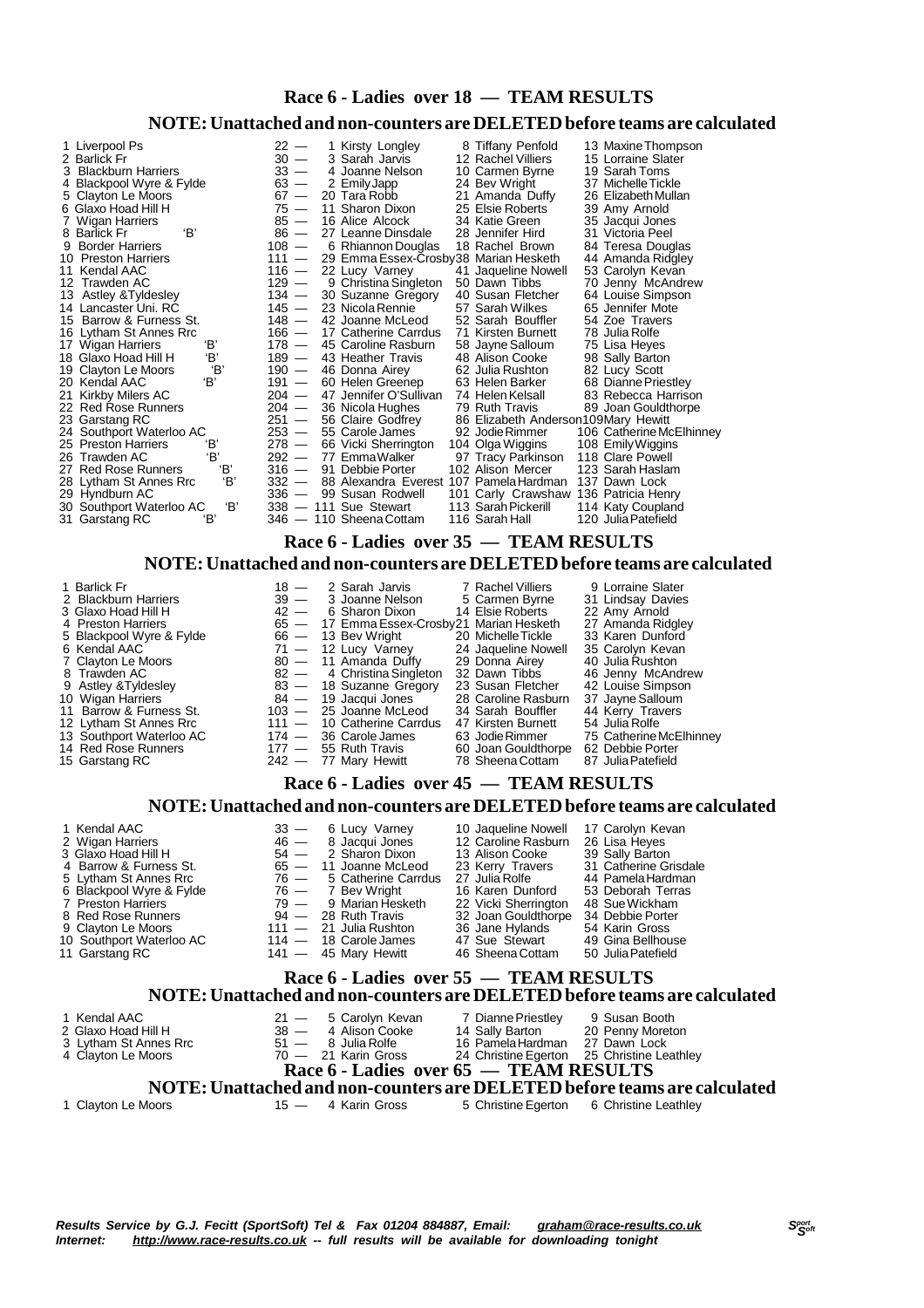**Senior Men** — **FINAL RESULTS** (\$=non-counter)

|          | Pos Num Name Cat/Pos                                  |       | Club                                                                                                                                                           | Time           |                                                                      |                                                        |                |
|----------|-------------------------------------------------------|-------|----------------------------------------------------------------------------------------------------------------------------------------------------------------|----------------|----------------------------------------------------------------------|--------------------------------------------------------|----------------|
| 1        | 278 James Douglas                                     |       | <b>Border Harriers</b>                                                                                                                                         | 35:35          | 86<br>118 Chris Wales                                                | V4021 Preston Harriers                                 | 45:16          |
| 2        | 102 Daniel Bebbington                                 |       | <b>Preston Harriers</b>                                                                                                                                        | 35:47          | 87 2464 John Indricks<br>88<br>704 Hamish Child                      | V4022 Leigh Harriers<br>U2011 Lancaster Uni. RC        | 45:19<br>45:22 |
| 3<br>4   | 200 Alasdair Russell<br>1866 Tim Raynes               |       | Kendal AAC<br><b>Blackburn Harriers</b>                                                                                                                        | 36:15<br>36:33 | 89 2563 Thornton Taylor                                              | V60 1 Rossendale Harriers & Ac                         | 45:24          |
| 5        | 3192 \$Karl Darcy                                     |       | <b>Bolton United Harriers</b>                                                                                                                                  | 36:38          | 90<br>167 Simon Gora                                                 | Garstang RC                                            | 45:25          |
| 6        | 105 Andy Benson                                       |       | <b>Preston Harriers</b>                                                                                                                                        | 36:44          | 91 1614 Ross McKelvie                                                | Lytham St Annes Rrc                                    | 45:27          |
| 7<br>8   | 1461 Joseph Dugdale<br>664 James Tartt                |       | U20 1 Team North Cumbria<br>Southport Waterloo AC                                                                                                              | 36:46<br>36:48 | 92 1750 John Heyes<br>93<br>337 Sean Dixon                           | V4023 Wigan Harriers<br>V5010 Glaxo Hoad Hill H        | 45:33<br>45:44 |
| 9        | 660 Ciaran Walsh                                      |       | Southport Waterloo AC                                                                                                                                          | 36:49          | 94 2575 Chris Olive                                                  | U2012 Lancaster Uni. RC                                | 45:45          |
| 10       | 2689 Matthew Elkington                                |       | Glaxo Hoad Hill H                                                                                                                                              | 36:50          | 95 1436 Gary Wilton                                                  | V4024 Kirkby Milers AC                                 | 45:56          |
| 11       | 663 Ben Johnson                                       |       | Southport Waterloo AC                                                                                                                                          | 36:52          | 96 1175 Kevin Fenton-Clough V4025 Trawden AC<br>97 2181 Mark Collins | V4026 Astley & Tyldesley                               | 46:00<br>46:07 |
|          | 12 1859 Jack Hindle<br>13 1997 Jonathon Dry           |       | <b>Blackburn Harriers</b><br>Kendal AAC                                                                                                                        | 36:58<br>37:07 | 98 2706 Kevin Harrison                                               | V4027 Kirkby Milers AC                                 | 46:16          |
|          | 14 2110 Ben Sache                                     |       | Lancaster Uni. RC                                                                                                                                              | 38:13          | 99 1047 Chris Funnell                                                | V5011 Clayton Le Moors                                 | 46:19          |
| 15       | 282 Bob Hodgson                                       |       | <b>Border Harriers</b>                                                                                                                                         | 38:23          | 100 2722 Ronnie Turner                                               | V5012 Rossendale Harriers & Ac                         | 46:20          |
| 16<br>17 | 1863 Ben Costello<br>107 Richard Smith                |       | <b>Blackburn Harriers</b><br><b>Preston Harriers</b>                                                                                                           | 39:06<br>39:27 | 101 2157 Joe Sharples<br>102 693 Rob Johnson                         | <b>Preston Harriers</b><br>V60 2 Southport Waterloo AC | 46:23<br>46:38 |
|          | 18 2126 Steve Swarbrick                               |       | V40 1 Wesham RR                                                                                                                                                | 39:46          | 103 1035 Alex Cran                                                   | V4028 Clayton Le Moors                                 | 46:51          |
|          | 19 1876 Christopher Davies                            |       | V40 2 Blackburn Harriers                                                                                                                                       | 39:51          | 104 2715 Frank Nightingale                                           | V5013 Red Rose Runners                                 | 46:52          |
| 20       | 272 Jordan Hull                                       |       | <b>Border Harriers</b>                                                                                                                                         | 40:07          | 105 1949 Gary Corcoran                                               | V4029 Red Rose Runners                                 | 46:53          |
| 21       | 446 James Tingle<br>22 2024 Ryan Everett              |       | <b>Barlick Fr</b><br>U20 2 Levens Valley AC                                                                                                                    | 40:21<br>40:30 | 106 550 Andrew Simm<br>1071394 Matt Charlton                         | Blackpool Wyre & Fylde<br>Dh Runners                   | 46:55<br>46:59 |
| 23       | 680 David Hamilton                                    | V50 1 | Southport Waterloo AC                                                                                                                                          | 40:32          | 108 945 Curtis Holt                                                  | U2013 Clayton Le Moors                                 | 47:00          |
| 24       | 2180Tim Campbell                                      |       | V40 3 Astley & Tyldesley                                                                                                                                       | 40:36          | 109 1015 James Dunderdale                                            | Clayton Le Moors                                       | 47:07          |
| 25       | 714 Callum Barltrop                                   |       | Lancaster Uni. RC                                                                                                                                              | 40:36          | 110 565 Paul Sparrow                                                 | V5014 Blackpool Wyre & Fylde                           | 47:10          |
| 26       | 1615 Christopher McCarthy<br>705 Paul Peters          |       | Lytham St Annes Rrc<br>U20 3 Lancaster Uni. RC                                                                                                                 | 40:38<br>40:39 | 111 2421 Peter Sagar<br>1121563John Dickinson                        | V5015 Hyndburn AC<br>V5016 Liverpool Ps                | 47:11<br>47:14 |
| 27<br>28 | 1613Joe Greenwood                                     |       | Lytham St Annes Rrc                                                                                                                                            | 40:40          | 113 675 Keith Lunt                                                   | V4030 Southport Waterloo AC                            | 47:17          |
|          | 29 2155 Daniel Hughes                                 |       | Red Rose Runners                                                                                                                                               | 40:48          | 114 943 Reece Lawrence                                               | U2014 Clayton Le Moors                                 | 47:20          |
|          | 30 2147 Mark Bonner                                   |       | V40 4 Glaxo Hoad Hill H                                                                                                                                        | 40:49          | 115 319 Tom Southward                                                | Glaxo Hoad Hill H                                      | 47:26          |
|          | 31 2166 James Simon                                   |       | Red Rose Runners                                                                                                                                               | 40:53          | 116 324 Paul Managh<br>117 329 Keith Conway                          | V4031 Glaxo Hoad Hill H<br>V4032 Glaxo Hoad Hill H     | 47:34<br>47:39 |
| 32       | 466 Lee Parrington<br>33 2572 Luc Burnip              |       | <b>Barlick Fr</b><br>U20 4 Lancaster Uni. RC                                                                                                                   | 41:00<br>41:10 | 118 1935 Barry Wheeler                                               | Red Rose Runners                                       | 47:43          |
|          | 34 2152 Matt Livingstone                              |       | V40 5 Preston Harriers                                                                                                                                         | 41:13          | 119 2109 Oliver Knight                                               | Lancaster Uni. RC                                      | 47:43          |
| 35       | 855 James Mulvany                                     |       | Wesham RR                                                                                                                                                      | 41:16          | 120 1028 Craig Nicholls                                              | V4033 Clayton Le Moors                                 | 47:49          |
| 36       | 802 Joseph Twigg                                      |       | U20 5 Lancaster & Morecambe AC                                                                                                                                 | 41:22          | 121 216 Stuart McGurk<br>122 2576 Benjamin Peace                     | V5017 Kendal AAC<br>U2015 Lancaster Uni. RC            | 47:54<br>48:01 |
|          | 37 1007 Tom Brewster<br>38 2328 George Norris         |       | Clayton Le Moors<br>U20 6 Chorley Ac & Tri                                                                                                                     | 41:26<br>41:30 | 123 679 Richard Talbot                                               | V5018 Southport Waterloo AC                            | 48:03          |
| 39       | 487 Lucas Payne                                       |       | V40 6 Barlick Fr                                                                                                                                               | 41:33          | 124 2232 Chris Charnley                                              | V4034 Chorley Ac & Tri                                 | 48:03          |
|          | 40 2696 Daniel Hornsby                                |       | <b>Border Harriers</b>                                                                                                                                         | 41:36          | 125 1046 David Moynihan                                              | V5019 Clayton Le Moors                                 | 48:06          |
| 41       | 104 Alex Waddelove                                    |       | <b>Preston Harriers</b>                                                                                                                                        | 41:38<br>41:43 | 126 1889 Craig Greenough<br>127 2380 Paul Wareing                    | V4035 Blackburn Harriers<br>V5020 Chorley Ac & Tri     | 48:07<br>48:08 |
| 42       | 99Ben Read<br>43 2680 Matthew Wall                    |       | <b>Preston Harriers</b><br>Levens Valley AC                                                                                                                    | 41:56          | 128 2460 Andrew Howarth                                              | V5021 Leigh Harriers                                   | 48:17          |
| 44       | 2714 Jacob Watson                                     |       | <b>Blackburn Harriers</b>                                                                                                                                      | 41:57          | 129 1543 Glenn Sherwin                                               | U2016 Liverpool Ps                                     | 48:23          |
| 45       | 201 William Sisson                                    |       | Kendal AAC                                                                                                                                                     | 41:58          | 130 1970 Scot Jackson                                                | V4036 Red Rose Runners                                 | 48:28          |
|          | 46 1003 Thomas Walker<br>47 3185\$Paul Bannister      |       | Clayton Le Moors                                                                                                                                               | 41:59<br>42:15 | 131 138 Kevin Hesketh<br>132 177 Alan Stewart                        | V60 3 Preston Harriers<br>V5022 Garstang RC            | 48:31<br>48:33 |
|          | 48 3184 \$Jeremy Gold                                 |       | Royton Road Runners<br>V40 7 Victoria Park Harriers & Towne                                                                                                    | 42:20          | 133 1439 lan Rivers                                                  | V4037 Kirkby Milers AC                                 | 48:35          |
|          | 49 1842 Nicholas Smith                                |       | U20 7 Blackburn Harriers                                                                                                                                       | 42:25          | 134 1637 Graham Webster                                              | V60 4 Lytham St Annes Rrc                              | 48:38          |
|          | 50 1619 Andrew Draper                                 |       | Lytham St Annes Rrc                                                                                                                                            | 42:28          | 135 1734 Chris Simpson                                               | Wigan Harriers                                         | 48:39          |
| 52       | 51 1006 Matthew Duckworth<br>682 Rob McGrath          |       | Clayton Le Moors<br>V50 2 Southport Waterloo AC                                                                                                                | 42:39<br>42:46 | 136 320 Cian Nutt<br>137 495 John Boothman                           | Glaxo Hoad Hill H<br>V5023 Barlick Fr                  | 48:39<br>48:43 |
| 53       | 493 Christopher Smale                                 |       | V50 3 Barlick Fr                                                                                                                                               | 42:51          | 138 213 Peter Gorst                                                  | V5024 Kendal AAC                                       | 48:49          |
|          | 54 1621 Paul Veevers                                  |       | Lytham St Annes Rrc                                                                                                                                            | 42:56          | 139 856 Steve Myerscough                                             | V4038 Wesham RR                                        | 48:50          |
| 55       | 110 Simon Collins                                     |       | Preston Harriers                                                                                                                                               | 42:59          | 140 1020 Andrew Payne<br>141 692 Brian Davey                         | V4039 Clayton Le Moors                                 | 48:57<br>49:00 |
| 57       | 56 1045 David Edmondson<br>327 Mark Tomkinson         |       | V50 4 Clayton Le Moors<br>V40 8 Glaxo Hoad Hill H                                                                                                              | 43:05<br>43:11 | 142 1973 Manolo Mendoza                                              | V60 5 Southport Waterloo AC<br>V4040 Red Rose Runners  | 49:09          |
|          | 58 1032 Andrew Holt                                   |       | V40 9 Clayton Le Moors                                                                                                                                         | 43:17          | 143 2638 Daryl Mullen                                                | V5025 Liverpool Ps                                     | 49:10          |
|          | 59 2683 James Ellis                                   |       | Kirkby Milers AC                                                                                                                                               | 43:24          | 144 1054 John Wilcock                                                | V5026 Clayton Le Moors                                 | 49:12          |
|          | 60 2168 Darren Fiswick                                |       | V4010 Chorley Ac & Tri                                                                                                                                         | 43:27          | 145 172 Mike Vinegrad<br>146 335 Paul Quinn                          | V4041 Garstang RC<br>V5027 Glaxo Hoad Hill H           | 49:16<br>49:23 |
| 61<br>62 | 2723 Michael Hunt<br>946 Calum Holmes                 |       | V4011 Rossendale Harriers & Ac<br>U20 8 Clayton Le Moors                                                                                                       | 43:34<br>43:46 | 147 2102 Mike Hall                                                   | V5028 Red Rose Runners                                 | 49:27          |
| 63       | 288 Kevin Hull                                        |       | V50 5 Border Harriers                                                                                                                                          | 43:47          | 148 1200 David Howard                                                | V60 6 Trawden AC                                       | 49:31          |
| 64       | 332 Jeffrey Chadwick                                  |       | V4012 Glaxo Hoad Hill H                                                                                                                                        | 43:56          | 149 2023 Phil Everett                                                | V4042 Levens Valley AC                                 | 49:36          |
|          | 65 2357 Ryan Sciacca                                  |       | Chorley Ac & Tri                                                                                                                                               | 44:03          | 150 2213 Matthew Thorpe<br>151 2317 Michael McGeown                  | Astley & Tyldesley<br>V60 7 Chorley Ac & Tri           | 49:41<br>49:44 |
|          | 66 3188 \$Robert Fairbanks<br>67 2134 Steve Wilkinson |       | Royton Road Runners<br>V4013 Southport Waterloo AC                                                                                                             | 44:24<br>44:32 | 152 484 Paul Elcock                                                  | V4043 Barlick Fr                                       | 49:54          |
| 68       | 596 Dave McNally                                      |       | V4014 Levens Valley AC                                                                                                                                         | 44:33          | 153 2717 Adam Howard                                                 | Trawden AC                                             | 50:07          |
| 69       | 706 Alec Fowler                                       |       | U20 9 Lancaster Uni. RC                                                                                                                                        | 44:39          | 154 1636 Terry Hellings                                              | V60 8 Lytham St Annes Rrc                              | 50:12          |
|          | 70 2210 Dave Sloan                                    |       | Astley & Tyldesley                                                                                                                                             | 44:39          | 155 1037 Jeremy Bradshaw<br>156 885 John Collier                     | V4044 Clayton Le Moors<br>V60 9 Wesham RR              | 50:14<br>50:19 |
| 71       | 686 John Sprackland<br>72 1748 Stuart Fairclough      |       | V50 6 Southport Waterloo AC<br>V4015 Wigan Harriers                                                                                                            | 44:39<br>44:40 | 157 1884 Danny Teare                                                 | V4045 Blackburn Harriers                               | 50:27          |
| 73       | 224 Craig Burrow                                      |       | V4016 Helm Hill Runners                                                                                                                                        | 44:41          | 158 207 Stephen Roberts                                              | V4046 Kendal AAC                                       | 50:36          |
|          | 74 1747 Mike Harris                                   |       | V4017 Wigan Harriers                                                                                                                                           | 44:42          | 159 317 Luke Turner                                                  | U2017 Glaxo Hoad Hill H                                | 50:41          |
|          | 75 1942 Kristian Lowe                                 |       | <b>Red Rose Runners</b>                                                                                                                                        | 44:42          | 160 339 Alan Wilson                                                  | V5029 Glaxo Hoad Hill H<br>U2018 Lancaster Uni. RC     | 50:42<br>50:44 |
|          | 76 1620 Neil Tate<br>77 2571 Jordan Phillipson        |       | Lytham St Annes Rrc<br>U2010 Lancaster Uni. RC                                                                                                                 | 44:49<br>44:54 | 161 2573 Peter Viney<br>162 321 Alastair Macdonald                   | Glaxo Hoad Hill H                                      | 50:48          |
|          | 78 2675 Alan Healy                                    |       | Kirkby Milers AC                                                                                                                                               | 44:57          | 1631242 Timothy Waters                                               | V5030 Wigan Phoenix                                    | 51:11          |
|          | 79 2107 James Foster                                  |       | V4018 Lancaster Uni. RC                                                                                                                                        | 44:58          | 164 2726 Simon Shaw                                                  | V5031 Red Rose Runners                                 | 51:14          |
| 80       | 340 Gary Dover                                        |       | V50 7 Glaxo Hoad Hill H                                                                                                                                        | 44:59          | 165 2579 David Barnes                                                | V5032 Horwich R M I Harriers                           | 51:18          |
| 81       | 325 Mark Lehrle<br>82 1038 Andrew Orr                 |       | V4019 Glaxo Hoad Hill H                                                                                                                                        | 45:06<br>45:12 | 166 2658 Andrew Webster<br>167 1754 Kevin Edwards                    | V4047 Clayton Le Moors<br>V5033 Wigan Harriers         | 51:25<br>51:39 |
|          | 83 2698 Michael Toms                                  |       | V4020 Clayton Le Moors<br>V50 8 Clayton Le Moors                                                                                                               | 45:13          | 168 1052 Christopher Lawrence V50 34                                 | Clayton Le Moors                                       |                |
| 84       | 566 John Wright                                       |       | V50 9 Blackpool Wyre & Fylde                                                                                                                                   | 45:14          | 51:41                                                                |                                                        |                |
| 85       | 457 James Austin                                      |       | Barlick Fr<br>$Counting \text{ for } C \text{ } I$ $Tspilt \text{ } (Producting \text{ for } t)$ $Tgl0 \text{ } Top1 \text{ } 01201 \text{ } 004007$ $Temail.$ | 45:14          | 169 2725 Ben Gill<br>avaham Quasa voqulta ee uk                      | Levens Valley AC<br>Chori                              | 51:53          |

Results Service by G.J. Fecitt (SportSoft) Tel & Fax 01204 884887, Email: <u>[graham@race-results.co.uk](mailto:graham@race-results.co.uk)</u> S<sup>oon</sup><br>Internet: <u><http://www.race-results.co.uk></u> -- full results will be available for downloading tonight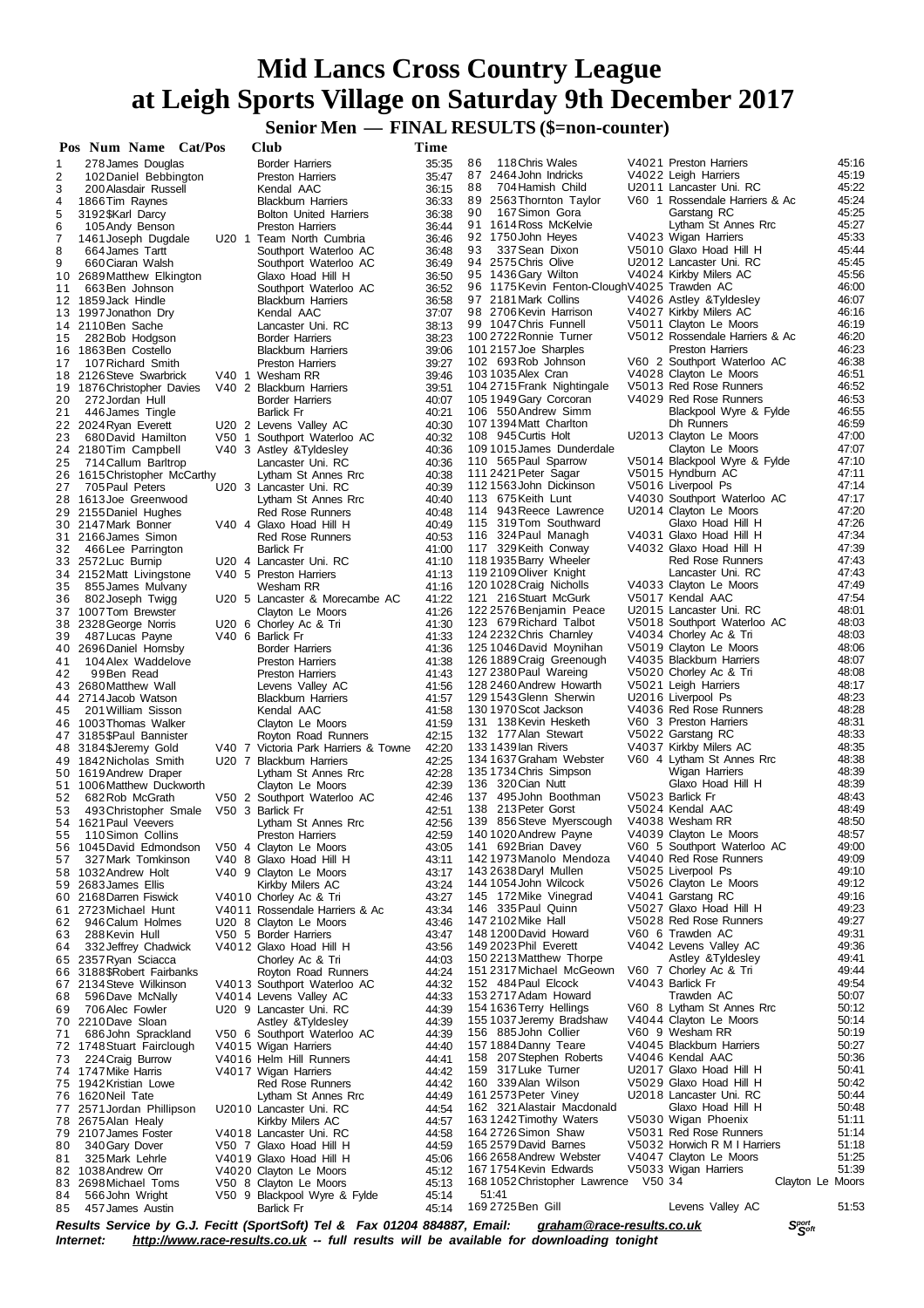194 125 Andrew Tranter<br>195 2334 Adrian Pilkington

170 677 Neil Silcock V4048 Southport Waterloo AC 51:54<br>171 1951 Mark McCrea V4049 Red Rose Runners 51:57 171 1951Mark McCrea V4049 Red Rose Runners 51:57 172 1059James Hickie V5035 Clayton Le Moors 52:00 173 559 Paul Plummer V4050 Blackpool Wyre & Fylde 52:01<br>174 2627 John Bertenshaw V6010 Lytham St Annes Rrc 52:03 174 2627John Bertenshaw V6010 Lytham St Annes Rrc 52:03 175 129Roy Parkinson V5036 Preston Harriers 52:06 175 129 Roy Parkinson V5036 Preston Harriers 52:06<br>176 351 Pat Thomas V6011 Glaxo Hoad Hill H 52:13<br>177 2546 Mick Kirkman V5037 Rossendale Harriers & Ac 52:17 177 2546Mick Kirkman V5037 Rossendale Harriers & Ac 52:17 V4051 Astley &Tyldesley 52:24<br>V5038 Trawden AC 52:26 179 1193John McDonald V5038 Trawden AC 52:26 180 1198Allan Boult V55 1 Trawden AC 52:26 181 595 Paul Corkill Levens Valley AC 52:30<br>182 2362 Ben Stewart 194052 Chorley Ac & Tri 52:31 182 2362 Ben Stewart V4052 Chorley Ac & Tri 52:31<br>183 1729 Sam Blakeman Wigan Harriers 52:38 183 1729Sam Blakeman Wigan Harriers 52:38 184 2207Phillip Riley V4053 Astley &Tyldesley 52:45 185 165 James Cornall Carstang RC 52:48<br>186 881 Martin Bates 6012 Wesham RR 52:54 186 881Martin Bates V6012 Wesham RR 52:54 187 2718 Andrew Brewer V4054 Leigh Harriers 52:55<br>188 2709 Graham Liu V5039 Southport Waterloo AC 52:59 188 2709Graham Liu V5039 Southport Waterloo AC 52:59 189 1740 Keith West V4055 Wigan Harriers 53:04<br>190 1758 Tony Foster V5040 Wigan Harriers 53:14 190 1758Tony Foster V5040 Wigan Harriers 53:14 191 2153 Phil Davies V4056 Preston Harriers 53:21<br>191 2153 Phil Davies V4056 Preston Harriers 53:21<br>192 2641 Simon Tickle V4057 Blackpool Wyre & Fylde 53:23 192 2641Simon Tickle V4057 Blackpool Wyre & Fylde 53:23 V6013 Southport Waterloo AC 53:25<br>V5041 Preston Harriers 53:32 195 2334Adrian Pilkington V4058 Chorley Ac & Tri 53:41 196 2671Daniel Smith V4059 Blackpool Wyre & Fylde 53:50 197 220Mike Walsh V6014 Kendal AAC 54:07 V6015 Glaxo Hoad Hill H

199 2720 Phillip Griffiths 202 3186 \$Mark Rigby 203 1626 Mark Hughes 204 211 Mark Walker 205 1400 Matthew Holliday 206 349 Adrian Newnham 207 687 Clive James 208 178 Graham Hobson 209 1897 Richard Taylor 210 2679 David Laurie 211 850 Ben Wrigley  $212 2262$  Dylan Grindley 213 2703 Daniel Higgins 214 871 Russell Mabbett 215 1199 Colin Smith 216 345 Simon Barton 217 3194 \$Stephen Symons 218 569 Simon Scarr 219 3195 SMike O'Brien 220 1969 Paul Gardener 221 561 Rick Pinches 222 2280 Paul Jackson 223 579 Alan Wilkinson 226 676 lan Pike 227 2684 David Barrow

| 199 2720 Phillip Griffiths | Astley & Tyldesley             | 54:20   |
|----------------------------|--------------------------------|---------|
| 200 691 Matt Nelson        | V5042 Southport Waterloo AC    | 54:22   |
| 201 2013 Tony Duffy        | V4060 Barlick Fr               | 54:29   |
| 2023186\$Mark Rigby        | Royton Road Runners            | 54:44   |
| 203 1626 Mark Hughes       | V4061 Lytham St Annes Rrc      | 54:53   |
| 204 211 Mark Walker        | V5043 Kendal AAC               | 55:02   |
| 2051400Matthew Holliday    | V5044 Dh Runners               | 55:04   |
| 206 349 Adrian Newnham     | V6016 Glaxo Hoad Hill H        | 55:08   |
| 207 687 Clive James        | V5045 Southport Waterloo AC    | 55:09   |
| 208 178 Graham Hobson      | V6017 Garstang RC              | 55:13   |
| 209 1897 Richard Taylor    | V5046 Blackburn Harriers       | 56:31   |
| 210 2679 David Laurie      | Levens Valley AC               | 56:45   |
| 211 850 Ben Wrigley        | Wesham RR                      | 57:00   |
| 212 2262 Dylan Grindley    | Chorley Ac & Tri               | 57:10   |
| 213 2703 Daniel Higgins    | <b>Preston Harriers</b>        | 57:12   |
| 214 871 Russell Mabbett    | V5047 Wesham RR                | 58:34   |
| 2151199Colin Smith         | V6018 Trawden AC               | 59:03   |
| 216 345 Simon Barton       | V6019 Glaxo Hoad Hill H        | 59:26   |
| 2173194\$Stephen Symons    | V5048 Manchester Ymca Harriers | 59:46   |
| 218 569Simon Scarr         | V5049 Blackpool Wyre & Fylde   | 59:58   |
| 219 3195 \$Mike O'Brien    | V6020 Manchester Ymca Harriers | 1:00:12 |
| 220 1969 Paul Gardener     | V4062 Red Rose Runners         | 1:01:14 |
| 221 561 Rick Pinches       | V4063 Blackpool Wyre & Fylde   | 1:01:50 |
| 222 2280 Paul Jackson      | V5050 Chorley Ac & Tri         | 1:04:40 |
| 223 579Alan Wilkinson      | V6021 Blackpool Wyre & Fylde   | 1:05:04 |
| 224 1631 Greg Oulton       | V5051 Lytham St Annes Rrc      | 1:05:08 |
| 225 670 Lee Coupland       | V4064 Southport Waterloo AC    | 1:05:55 |
| 226 676 lan Pike           | V4065 Southport Waterloo AC    | 1:06:02 |
| 227 2684 David Barrow      | Kirkby Milers AC               | 1:09:49 |
| 228 2158 Gareth Fairey     | V4066 Red Rose Runners         | 1:24:05 |
|                            |                                |         |

### **Senior Men — TEAM RESULTS NOTE:Unattached and non-counters are DELETEDbefore teams are calculated**

| 1 Preston Harriers         |    | $137 -$ |     |                                       | 5 Andy Benson      | 16 Richard Smith     |                       | 40 Alex Waddelove  | 41 Ben Read          |
|----------------------------|----|---------|-----|---------------------------------------|--------------------|----------------------|-----------------------|--------------------|----------------------|
|                            |    |         | 2   | Daniel Bebbington                     |                    |                      | 33 Matt Livingstone   |                    |                      |
| 2 Blackburn Harriers       |    | 137 —   | 4   | Tim Raynes                            | 11 JackHindle      | 15 Ben Costello      | 18 Christopher Davies | 43 Jacob Watson    | 46 Nicholas Smith    |
| 3 Southport Waterloo AC    |    | $159 -$ |     | James Tartt                           | 8 Ciaran Walsh     | 10 Ben Johnson       | 22 David Hamilton     | 49 RobMcGrath      | 63 Steve Wilkinson   |
| 4 Lancaster Uni. RC        |    | $233 -$ | 13  | Ben Sache                             | 24 Callum Barltrop | 26 Paul Peters       | 32 Luc Burnip         | 65 Alec Fowler     | 73 Jordan Phillipson |
| 5 Clayton Le Moors         |    | $296 -$ | 36  | Tom Brewster                          | 45 Thomas Walker   | 48 Matthew Duckworth | 53 David Edmondson    | 55 Andrew Holt     | 59 Calum Holmes      |
| 6 Glaxo Hoad Hill H        |    | $306 -$ | 9   | Matthew Elkington                     | 29 Mark Bonner     | 54 Mark Tomkinson    | 61 Jeffrey Chadwick   | 76 Gary Dover      | 77 Mark Lehrle       |
| 7 Lytham St Annes Rrc      |    | $309 -$ | 25  | Christopher McCarthy 27 Joe Greenwood |                    | 47 Andrew Draper     | 51 Paul Veevers       | 72 Neil Tate       | 87 RossMcKelvie      |
| 8 Barlick Fr               |    | $353 -$ | 20  | James Tingle                          | 31 Lee Parrington  | 38 Lucas Payne       | 50 Christopher Smale  | 81 James Austin    | 133 John Boothman    |
| 9 Red Rose Runners         |    | $444 -$ | 28  | Daniel Hughes                         | 30 James Simon     | 71 Kristian Lowe     | 100 Frank Nightingale | 101 Gary Corcoran  | 114 Barry Wheeler    |
| 10 Kendal AAC              |    | $464 -$ | 3   | Alasdair Russell                      | 12 Jonathon Dry    | 44 William Sisson    | 117 StuartMcGurk      | 134 Peter Gorst    | 154 Stephen Roberts  |
| 11 Chorley Ac & Tri        |    | $546 -$ | -37 | George Norris                         | 57 Darren Fiswick  | 62 Ryan Sciacca      | 120 Chris Charnley    | 123 Paul Wareing   | 147 MichaelMcGeown   |
| 12 Clayton Le Moors        | Έ, | $560 -$ | 78  | AndrewOrr                             | 79 Michael Toms    | 95 Chris Funnell     | 99 Alex Cran          | 104 Curtis Holt    | 105 James Dunderdale |
| 13 Levens Valley AC        |    | $614 -$ | 21  | <b>Rvan Everett</b>                   | 42 Matthew Wall    | 64 Dave McNally      | 145 Phil Everett      | 165 Ben Gill       | 177 Paul Corkill     |
| 14 Lancaster Uni. RC       | Έ, | $639 -$ | 75  | James Foster                          | 84 Hamish Child    | 90 Chris Olive       | 115 Oliver Knight     | 118 Benjamin Peace | 157 Peter Viney      |
| 15 Kirkby Milers AC        |    | $664 -$ | 56  | James Ellis                           | 74 Alan Healy      | 91 Gary Wilton       | 94 Kevin Harrison     | 129 Ian Rivers     | 220 David Barrow     |
| 16 Astley & Tyldesley      |    | $682 -$ | 23  | Tim Campbell                          | 66 DaveSloan       | 93 Mark Collins      | 146 Matthew Thorpe    | 174 Chris Bennett  | 180 Phillip Riley    |
| 17 Southport Waterloo AC   | Έ, | $696 -$ | 67  | John Sprackland                       | 98 RobJohnson      | 109 Keith Lunt       | 119 Richard Talbot    | 137 Brian Davey    | 166 Neil Silcock     |
| 18 Glaxo Hoad Hill H       | Έ, | $699 -$ | 89  | Sean Dixon                            | 111 Tom Southward  | 112 Paul Managh      | 113 Keith Conway      | 132 Cian Nutt      | 142 Paul Quinn       |
| 19 Wigan Harriers          |    | $699 -$ | 68  | Stuart Fairclough                     | 70 Mike Harris     | 88 John Heyes        | 131 Chris Simpson     | 163 Kevin Edwards  | 179 Sam Blakeman     |
| 'R'<br>20 Preston Harriers |    | $716 -$ | 52  | Simon Collins                         | 82 Chris Wales     | 97 Joe Sharples      | 127 Kevin Hesketh     | 171 Roy Parkinson  | 187 Phil Davies      |
| 21 Wesham RR               |    | $726 -$ | 17  | Steve Swarbrick                       | 34 James Mulvany   | 135 SteveMyerscough  | 152 John Collier      | 182 Martin Bates   | 206 BenWrigley       |
| 22 Blackpool Wyre & Fylde  |    | $837 -$ | 80  | John Wright                           | 102 Andrew Simm    | 106 Paul Sparrow     | 169 Paul Plummer      | 188 Simon Tickle   | 192 Daniel Smith     |
| 23 Trawden AC              |    | $946 -$ | 92  | Kevin Fenton-Clough144 David Howard   |                    | 149 Adam Howard      | 175 John McDonald     | 176 Allan Boult    | 210 Colin Smith      |
| 24 Red Rose Runners        | Έ, | $947 -$ | 126 | ScotJackson                           | 138 Manolo Mendoza | 143 Mike Hall        | 160 Simon Shaw        | 167 MarkMcCrea     | 213 Paul Gardener    |

### **Senior Men under 20**

| U20 1 Team North Cumbria<br>1 1461 Joseph Dugdale                                                                                                                                                                                                                                                                                                                                                               | 36:46                                                       | 10 2571 Jordan Phillipson<br>U2010 Lancaster Uni. RC                                                                                                                                                                                                                                                                                                                                                                   |                                                                               |
|-----------------------------------------------------------------------------------------------------------------------------------------------------------------------------------------------------------------------------------------------------------------------------------------------------------------------------------------------------------------------------------------------------------------|-------------------------------------------------------------|------------------------------------------------------------------------------------------------------------------------------------------------------------------------------------------------------------------------------------------------------------------------------------------------------------------------------------------------------------------------------------------------------------------------|-------------------------------------------------------------------------------|
| 2 2024 Ryan Everett<br>U20 2 Levens Valley AC<br>U20 3 Lancaster Uni. RC<br>3 705 Paul Peters<br>U20 4 Lancaster Uni. RC<br>4 2572 Luc Burnip<br>5 802 Joseph Twigg<br>U20 5 Lancaster & Morecambe AC<br>6 2328 George Norris<br>U20 6 Chorley Ac & Tri<br>7 1842 Nicholas Smith<br>U20 7 Blackburn Harriers<br>8 946 Calum Holmes<br>U20 8 Clayton Le Moors<br>9<br>U20 9 Lancaster Uni. RC<br>706 Alec Fowler | 40:30<br>40:39<br>41:10<br>41:22<br>41:30<br>42:25<br>43:46 | 11 704 Hamish Child<br>U2011 Lancaster Uni. RC<br>12 2575 Chris Olive<br>U2012 Lancaster Uni. RC<br>13 945 Curtis Holt<br>U2013 Clayton Le Moors<br>14 943 Reece Lawrence<br>U2014 Clayton Le Moors<br>15 2576 Benjamin Peace<br>U2015 Lancaster Uni. RC<br>16 1543 Glenn Sherwin<br>U2016 Liverpool Ps<br>17 317 Luke Turner<br>U2017 Glaxo Hoad Hill H<br>44:39   18   2573   Peter Viney<br>U2018 Lancaster Uni. RC | 44:54<br>45:22<br>45:45<br>47:00<br>47:20<br>48:01<br>48:23<br>50:41<br>50:44 |

# **Senior Men under 20 — TEAM RESULTS**

### **NOTE:Unattached and non-counters are DELETEDbefore teams are calculated**

| l Lancaster Uni. RC l |  | $16 - 3$ Paul Peters      | 4 Luc Burnip    | 9 Alec Fowler     |
|-----------------------|--|---------------------------|-----------------|-------------------|
| 2 Lancaster Uni. RC   |  | 33 — 10 Jordan Phillipson | 11 Hamish Child | 12 Chris Olive    |
| 3 Clavton Le Moors    |  | 35 — 8 Calum Holmes       | 13 Curtis Holt  | 14 Reece Lawrence |